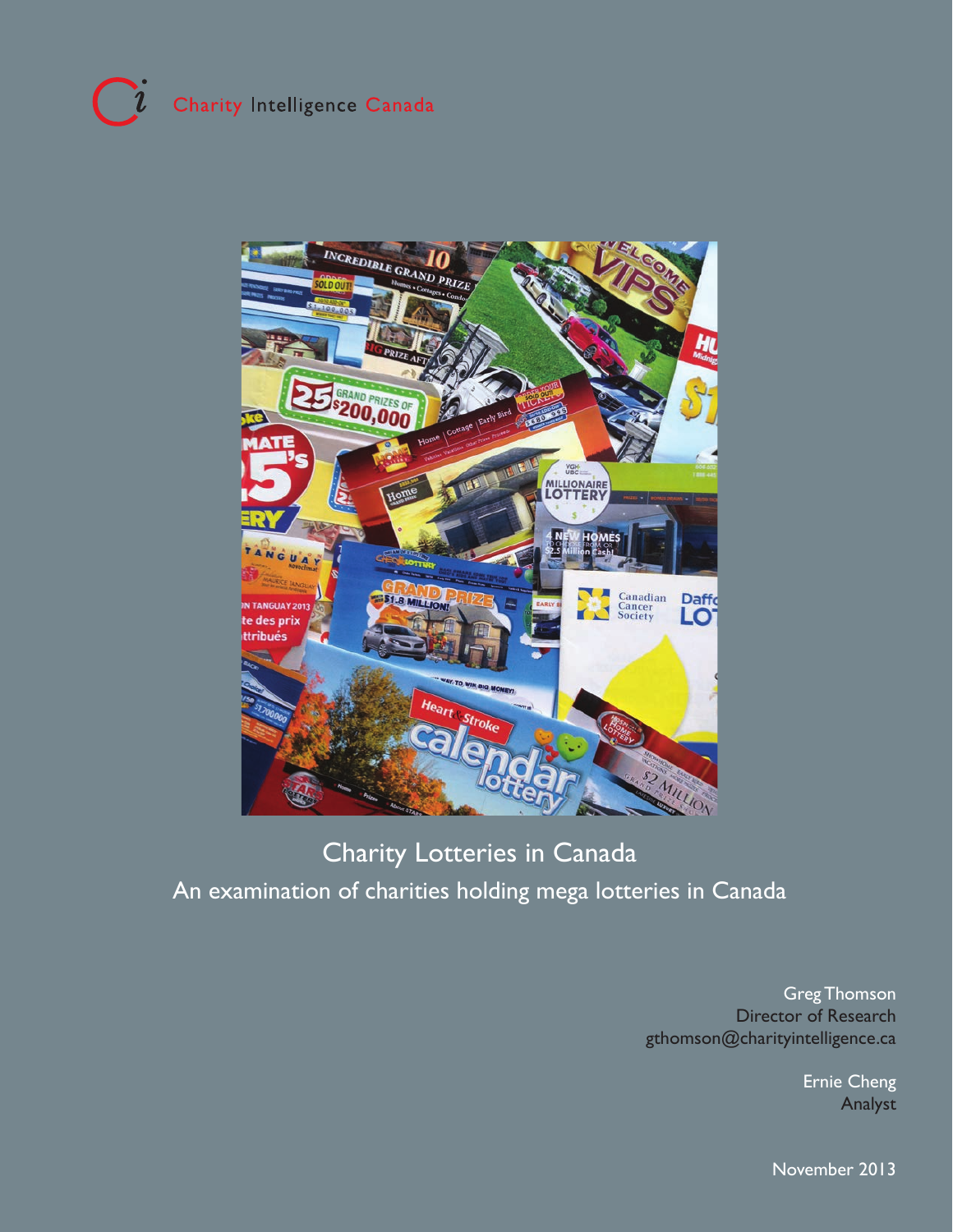

With contributions from: Kate Bahen Sahil Batra Myrna Forsythe Rachel Greiner

This report was created to help donors understand that the purchase of charity lottery tickets should be viewed primarily as entertainment, not as a donation.

> For more information on Canadian charities, please visit our website at www.charityintelligence.ca or call 416.363.1555.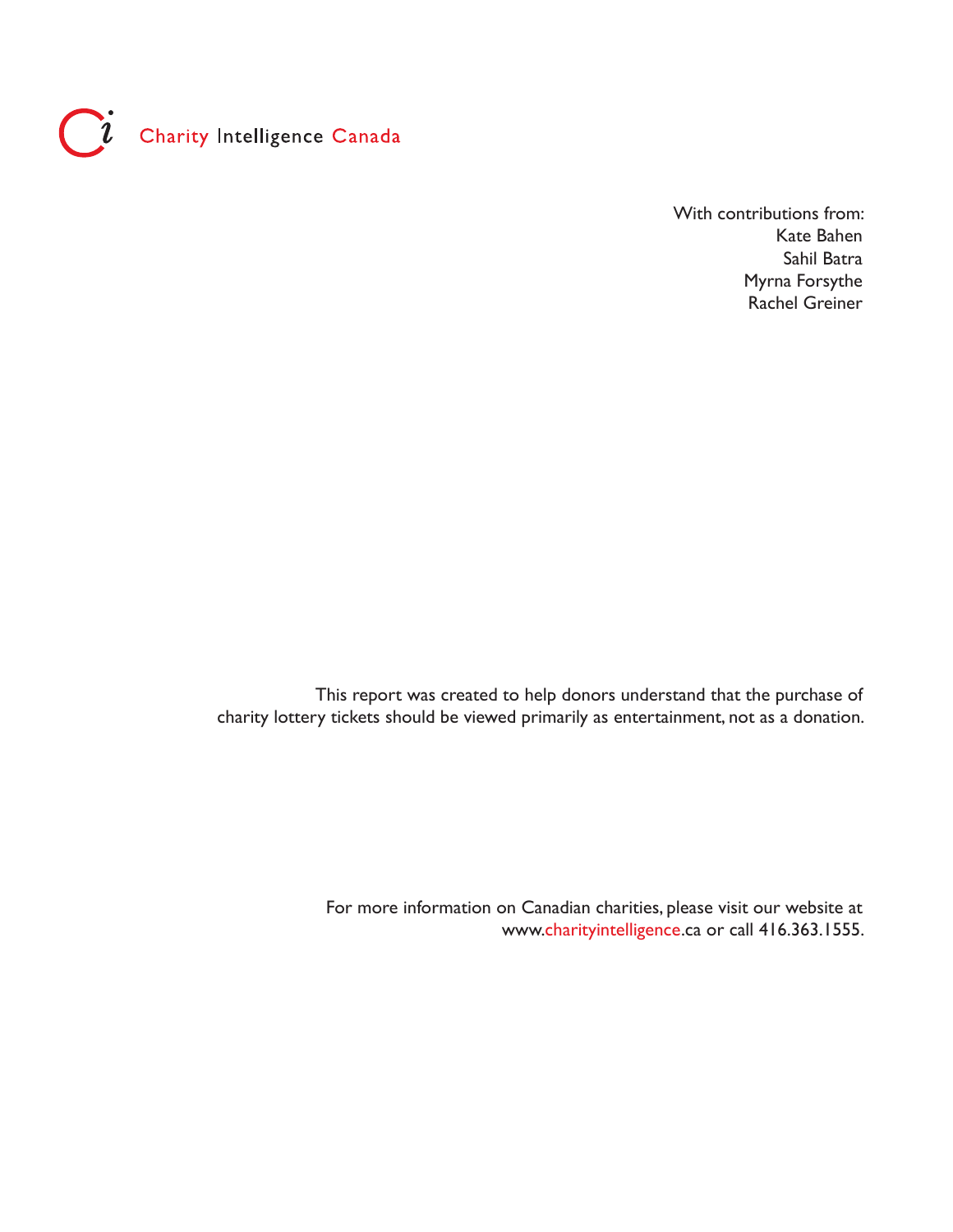### **Executive Summary**

- Charity lottery ticket buyers should consider charity lotteries primarily as entertainment and not as a substitute for donations, due to the relatively small portion of revenue retained by the charity.
- Our survey of 30 major charity lotteries in Canada showed that, on average, 27% of each dollar of ticket revenue is retained for funding charity programs; the remainder is used to pay for prizes and for marketing and operational expenses. By way of comparison, the average amount of donations retained from other fundraising methods by the same charities was 72%.
- Only 5 of 30 studied lotteries were more efficient than the government lottery average of 31% in retaining revenue to fund programs.
- While some charity lotteries advertise relatively high odds of winning prizes, average prize payout amounts are usually less than those of major government lotteries.
- Charity lotteries provide charities with a source of unrestricted funds, allowing the charities to freely fund their operations, and they can help to raise the profile of the charities with their associated marketing.



Revenue breakdown based on three most recent years of data for 30 selected charities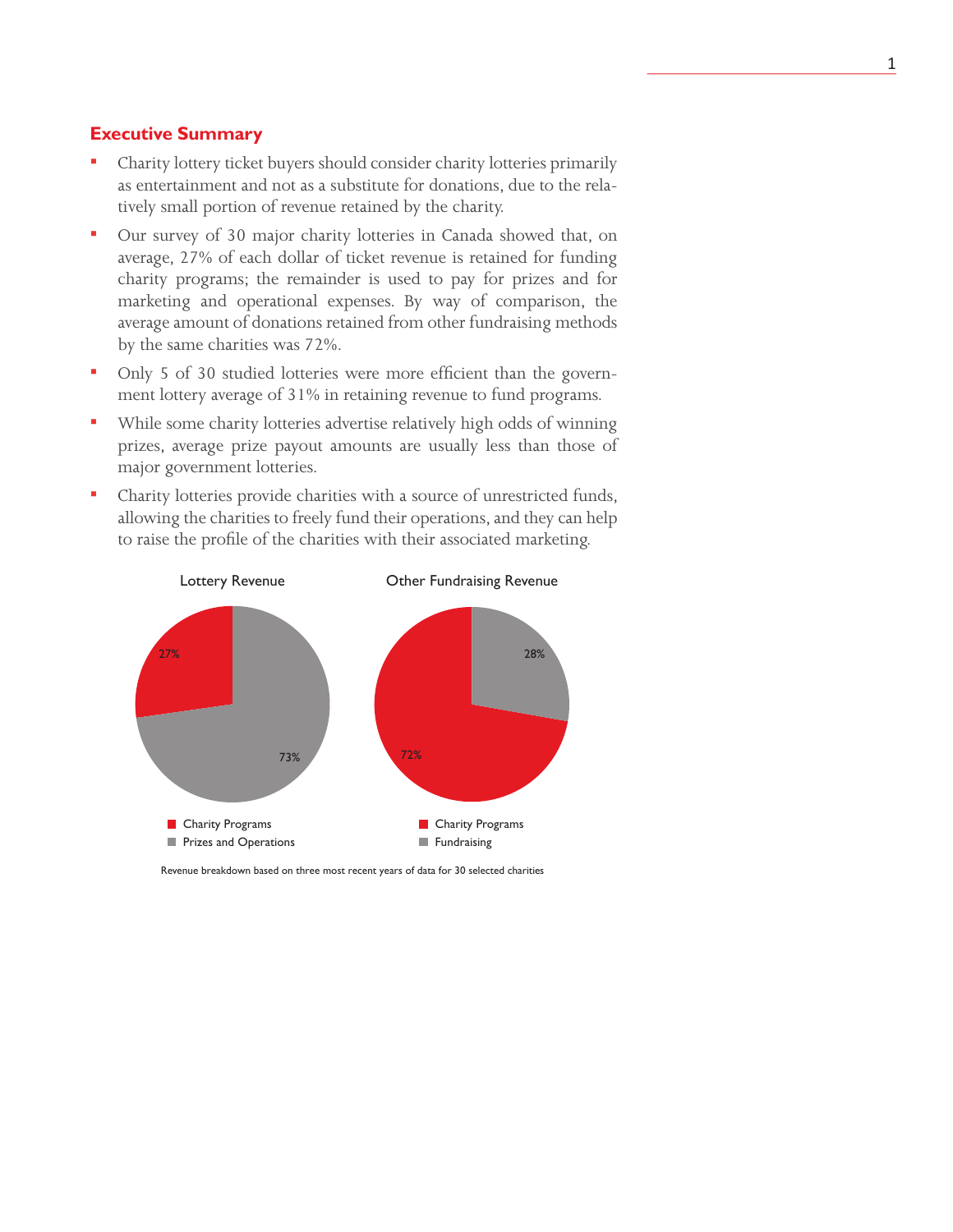### **Charity lotteries in Canada**

**66** It is important to acknowledge that although gambling is used clearly for fund development and revenue generation, it is not philanthropy and should not be positioned as such. It is a business initiative with risks and benefits directed towards a specific purpose.

> – Dr. David Korn, University of Toronto

Charities have long used gambling as a way to earn money to support their charitable programs. In fact, gambling was once the sole domain of charities or religious organizations until provincial governments launched their own gambling corporations, after realizing how lucrative gaming could be. Charitable gaming has come a long way from the simple bingo hall and 50/50 ticket, although these certainly still exist. "Mega-raffles" – those with revenues over  $1m -$  are more common than ever and lotteries such as the Princess Margaret Hospital Lottery and Canadian Cancer Society Lottery are virtually household names in Canada.

In 2011, 16,962 charity lotteries were licensed for operation Canada-wide and this number includes only the larger lotteries that required provincial rather than municipal licensing. Charity Intelligence estimates total revenue from all charity lotteries Canada-wide in excess of \$750m, with net funding available to the charities (lottery revenue less all costs for prizes, marketing and lottery operations) of \$200m. Although this is but a fraction of the \$2 billion that government lotteries earned in profit, it is still an important revenue stream for charities. Moreover, lottery profits are typically an unrestricted source of funding, meaning that charities can use the money to support programs at their own discretion, without needing to spend the funds for a pre-determined purpose, as is often the case for charitable donations.

### FIGURE 1. Charitable Lottery Revenue, 2011 (\$millions)<sup>1</sup>



Source: AGCO, AGLC, Service Nova Scotia, MGCC, BC Gaming Policy and Enforcement Branch, CPRG. Gross revenue for SK, QC, NB and NL estimated based on Canadian Partnership for Responsible Gaming net revenue figures using 2011 average of 30% going to the charity.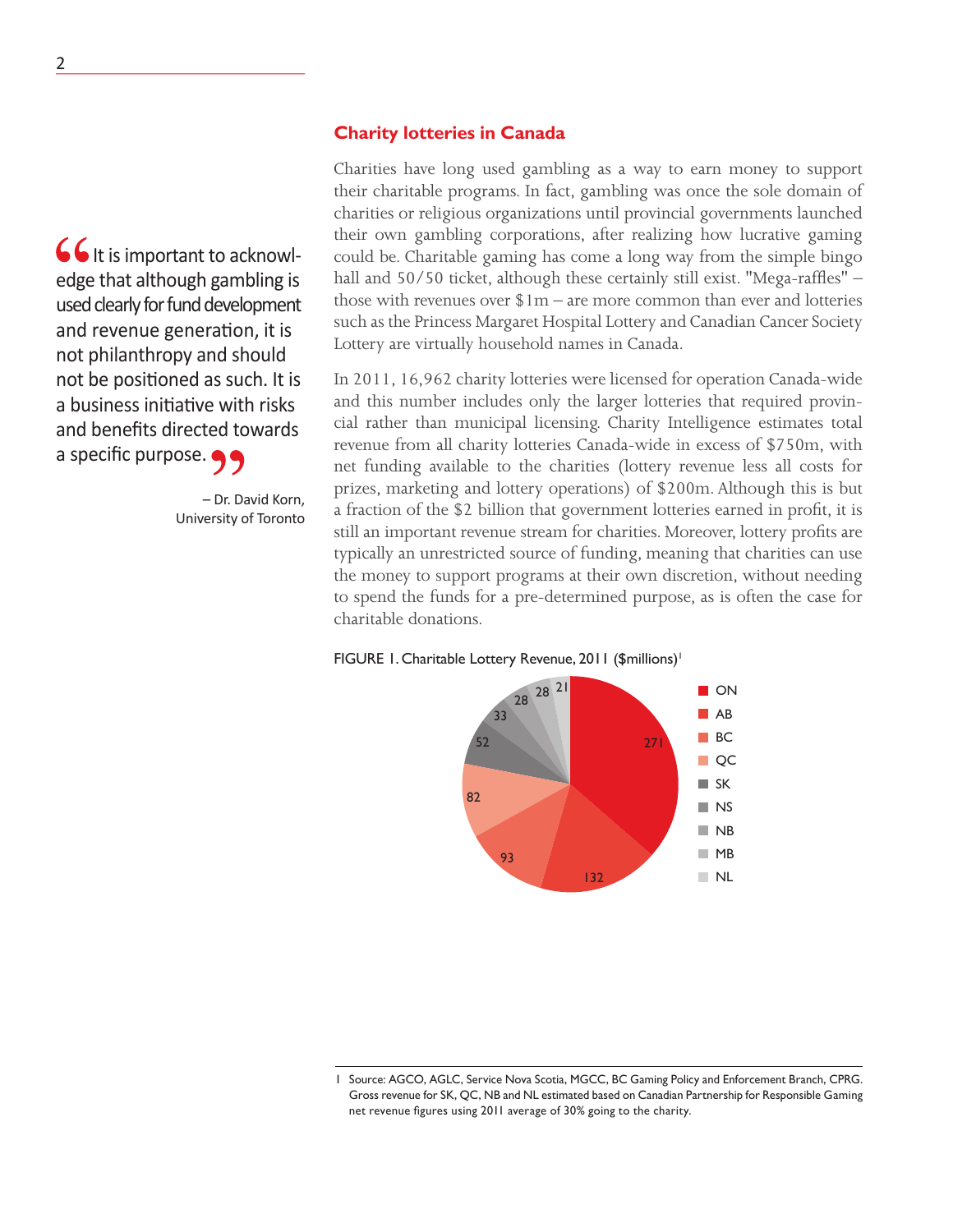### FIGURE 2. Average Ticket Revenue (\$millions) for Canadian Charity Lotteries (3 Most Recent Available Years)



\*Note: 2012 data for Heart & Stroke includes consolidated national data

Despite their benefits, lotteries do have some drawbacks that are important to consider. Firstly, charity lotteries are not guaranteed to be profitable for the charity. In fact, in 2011 in British Columbia, 2% of the charities actually lost money in operating lotteries. The most striking case is that of the Royal Columbian Hospital Foundation. After selling only 44,000 out of a maximum of 120,000 tickets, the charity lost \$3.3m in its first attempted vacation home lottery. From our sample of 30 major lotteries, the only two examples of lotteries operating at a loss were Peace Arch Hospital and Community Foundation which did not hold its annual lottery in 2010 but brought it back in 2011, reporting a loss in fiscal 2012 of \$746k on gaming revenues of \$4.0m and the joint Royal Alexandra Hospital Foundation and University Hospital Foundation's Dream Away Lottery that lost \$1.6m on \$4.4m of revenues in 2011, its only year of operation. As well, in fiscal 2010, both the New Brunswick and Newfoundland divisions of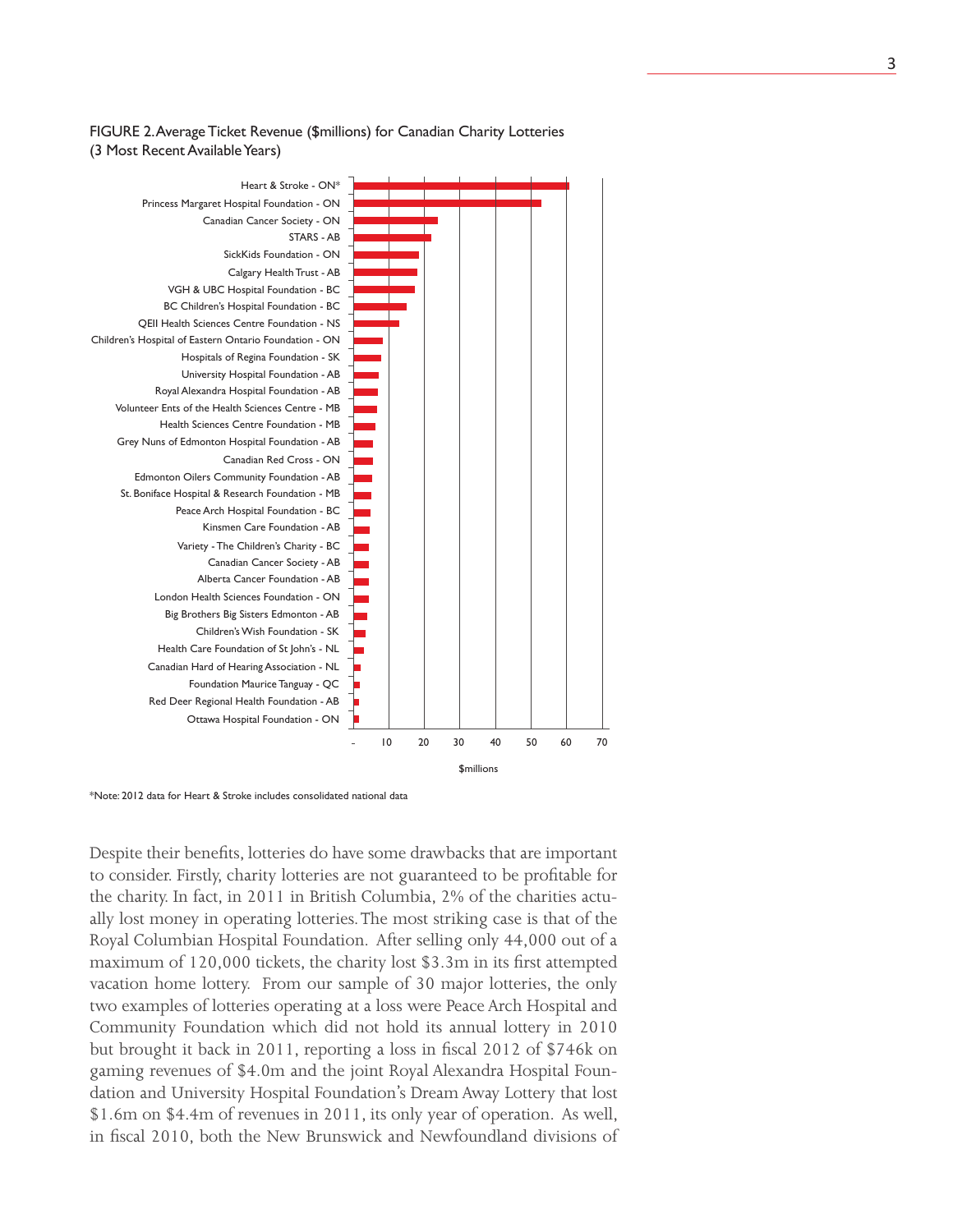the Canadian Cancer Society introduced lotteries that lost money for the charities and were subsequently discontinued. In F2010, the two lotteries took in \$3.4m in revenue and lost \$515k.

The second drawback is how costly lotteries are to run. Charity lottery ticket buyers may not be aware of how much of each dollar spent on lottery ticket revenue actually goes towards funding charitable programming. To that end, Ci examined each of the Major 100 charities in Canada (the charities receiving the most in donations from Canadians) and found fourteen that reported lottery results in their audited financial statements. Ci included an additional 16 charities that held lotteries with revenues over \$1.5m. Over 2012, these 30 charities captured lottery revenues of \$376m – about 50% of estimated Canada-wide charitable lottery revenue (see Appendix A for discussion on whether our sample is representative of the larger set of lottery data).

Our analysis indicated a wide range of performance in terms of how much of each dollar of ticket revenue went towards "doing good", i.e., being spent on the charity's programs. The two best lotteries in this respect were operated by the Fondation Maurice Tanguay in Quebec and STARS in Alberta, which retained 60% and 54% respectively for their programs over the past three years. The STARS lottery has a long history of consistently selling out its allotment of tickets, and also doing so rapidly (allowing the charity to reclaim some planned marketing expenses). The Fondation Maurice Tanguay has consistently held a relatively modest house lottery for over 15 years with the lowest three-year prize payout of charities disclosing this information. The least efficient lotteries examined kept less than 5% for charity purposes.

It is also notable that Ci found only three major lotteries for which the charities did not disclose a breakdown of lottery operations to allow us to include them in this analysis. The Children's Hospital of Eastern Ontario in Ottawa operated a lottery with 2012 revenues of \$8.2m, but no breakout of associated costs. This would rank as the 10th largest charity lottery revenue. As well, the St. Boniface Hospital and Research Foundation in Winnipeg had \$6.4m in revenue from lotteries and events in 2012 and the Pacific National Exhibition in Vancouver had \$4.9m in lottery revenue in 2011 with no further detail.

Lotteries have been attributed to helping finance major government projects including the building of the Great Wall of China, making repairs to Rome under Emperor Augustus Caesar, and in the 15th Century, lotteries were held in Belgium and Holland to raise money for town fortifications and to help the poor.

In colonial America between 1744 and 1776, 200 lotteries were sanctioned and played a major part in financing libraries, churches, and colleges. The universities of Princeton, Columbia and Pennsylvania were founded on lottery proceeds.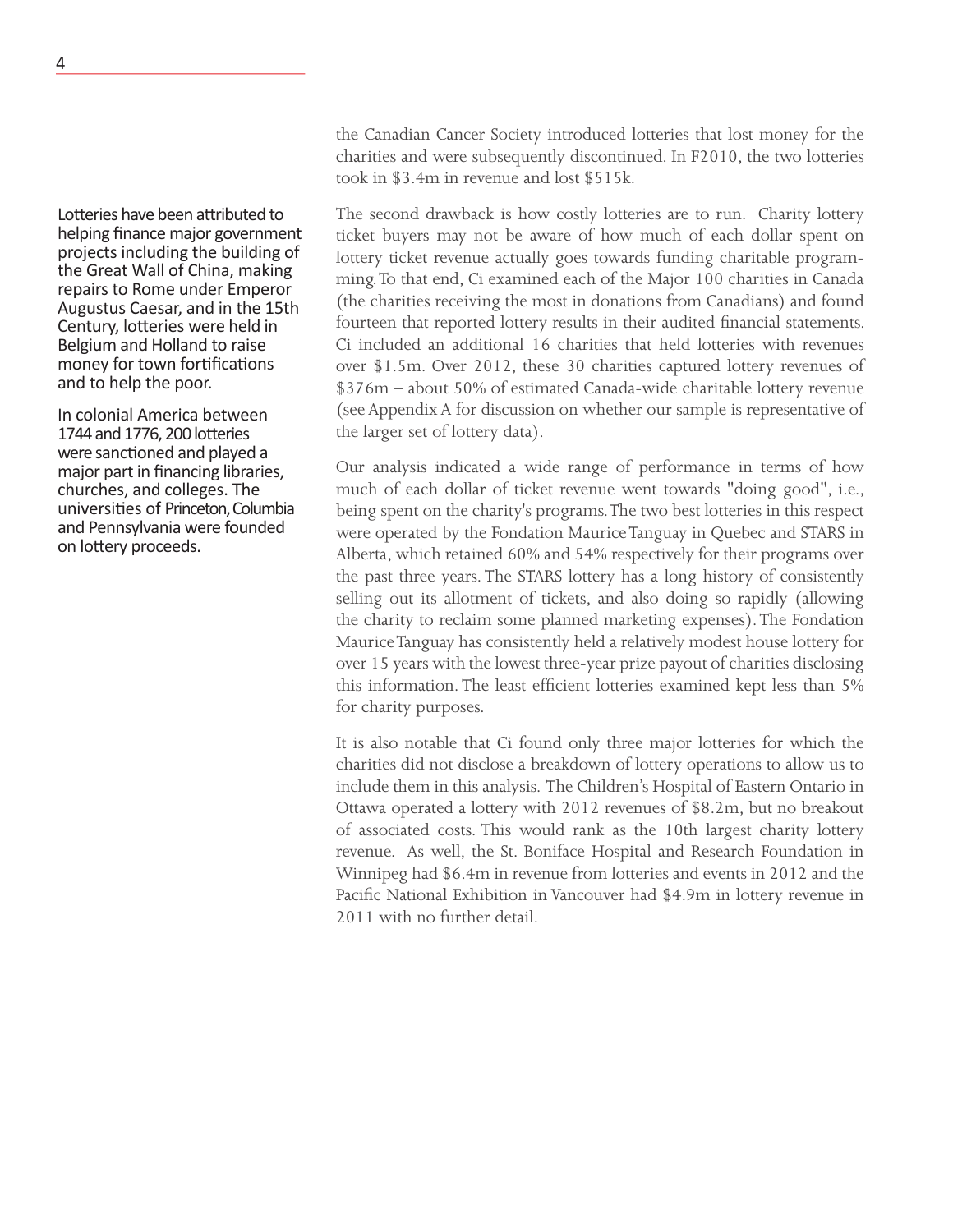

### FIGURE 3. Share of Lottery Revenue Available to Charity (3-Year Average)<sup>2</sup>

By way of comparison, government lotteries retained 31.4% of their ticket revenues as profit<sup>3</sup>. This makes them, on average, more efficient than all but five of the charity lotteries examined. There are some significant structural differences that can account for the difference in efficiency. One reason is the fact that provincial lotteries typically run continuously throughout the year; customers do not need to receive direct mail nor as much mass media advertising to remind them that the lottery exists and what the deadlines may be to buy tickets. Another is how prize amounts are determined and paid for. Charity lotteries (officially referred to as raffles) are required to commit to a certain set of prizes ahead of time; if not enough tickets sell, prize payouts may be disproportionately large. In the case of government lotteries, jackpot announcements are only estimates, as prize amounts are fixed percentages of actual ticket revenue. Thus, the government is never at risk of overspending on prizes.

<sup>2</sup> Based on three years of most recent financial statements

<sup>3</sup> Weighted average of six provinces reporting profitability of lottery operations in 2010 and 2011 (BC, AB, MB, SK, ON, QC)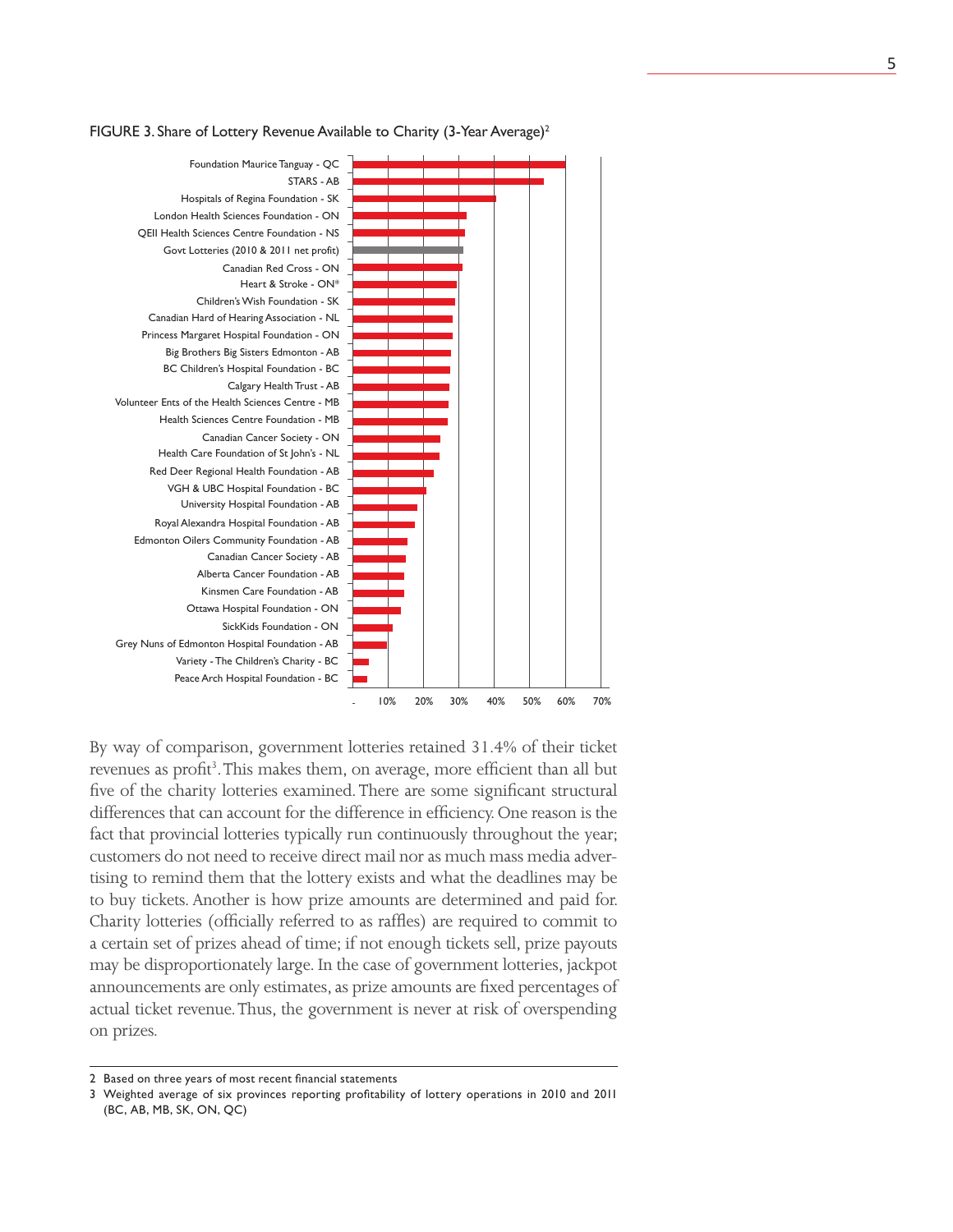There are two major expenses that explain why charity lotteries have such high costs. The first is paying for prizes. While some ticket buyers may assume that charity lottery prizes are donated, this is far from true. Of the 30 lotteries examined, 14 provided specifics on prize payouts and these charities spent an average of 38% of revenues on lottery prizes. From the perspective of a lottery ticket buyer, getting a high proportion of your money paid back in the form of prizes is desirable, but for the purposes of a charity it is not.

The second major cost category is the expenditure on marketing and operations of the lotteries. The mega-raffles typically provide 24/7 call centres and websites to buy tickets online. Often charities use experienced external lottery management providers to handle these functions on their behalf. Further, marketing a lottery is a major cost, frequently involving sending a direct mail piece to every household in the province, coupled with television, print and radio advertising.

### FIGURE 4. Charity Lottery Expense Breakdown (3-Year Average)



Note: Based on 14 charities providing breakdown of lottery expenses.

It is important to bear in mind that the portion of the operational expense going into marketing can be seen as another benefit to the charity. Lottery advertising may increase awareness of the charity, which in turn may help when conducting other fundraising events. This may explain why lotteries that capture even small amounts of ticket revenue for charitable programs are still in operation; as long as the lottery can cover its own costs, the charity benefits from the marketing that is included in the operation of the lottery. The increased awareness may increase direct fundraising dollars and help the charity educate an increased audience.

While this makes sense from the standpoint of the charity, there may be some drawbacks from the donor's perspective for two reasons. First, if one charity increases its marketing spend, other charities are likely to follow suit, resulting in minimal benefit for charities overall and increased costs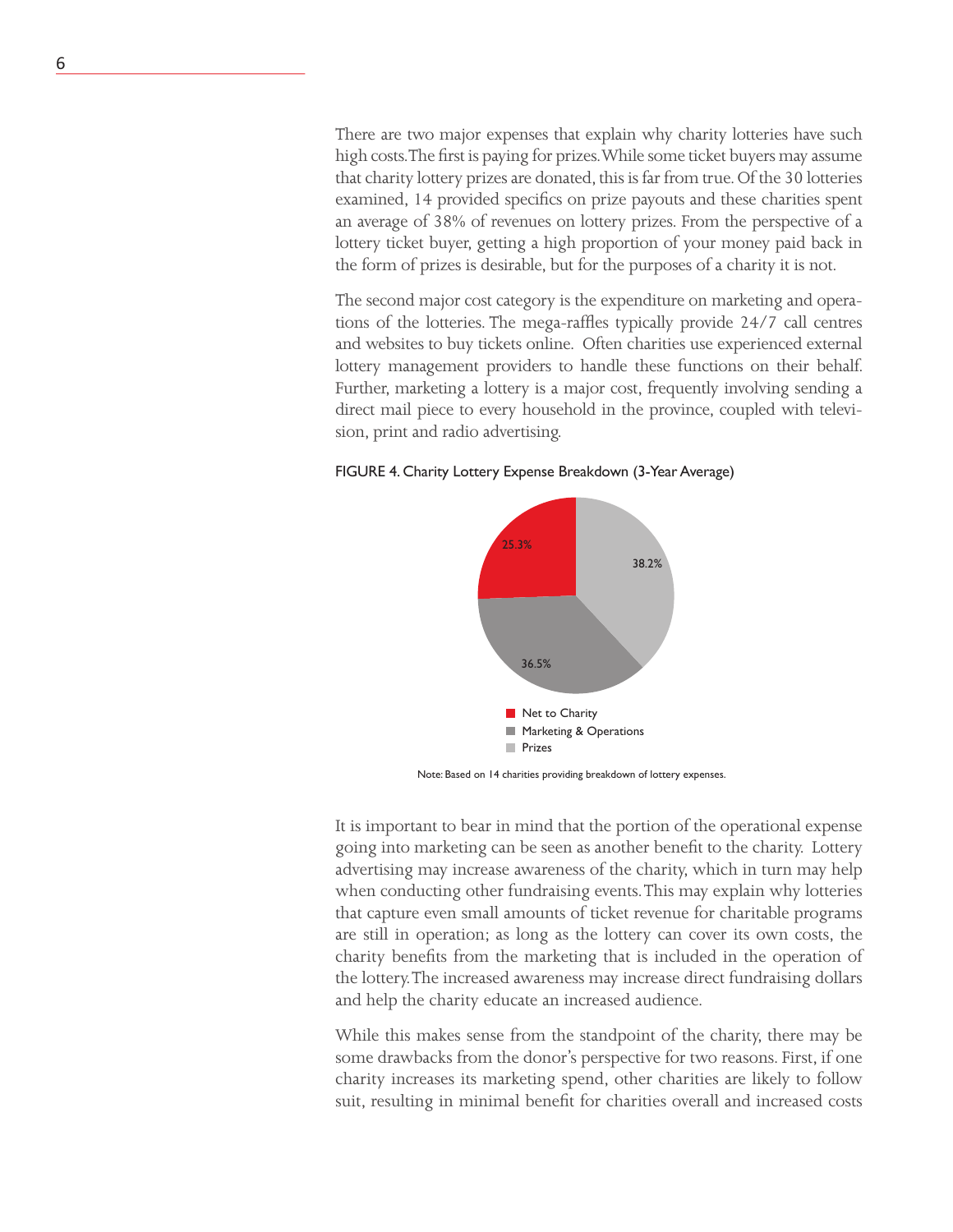for all. Second, inefficient lotteries "dilute" the value of the entire pool of charity lottery dollars, with less of the pool of funds available for charitable programming. It is better for the sector overall if more funds can be allocated to the most efficient lotteries.Some provinces have regulations that mandate a minimum level of efficiency and prize payout to prevent charity lotteries from being unfair to ticket purchasers. For example, the Alberta Gaming and Liquor Commission mandates that prizes must be at least 20% of ticket revenue and other expenses less than 30% of ticket revenue. On the other hand, in Nova Scotia there are no such stipulations (see Appendix B for specific regulations by province). However, given the inconsistency in rules across provinces, we believe ticket buyers should research the specific costs of the lotteries they may be interested in rather than relying on government regulations.

Ticket buyers who may be surprised by the relatively small amounts that are retained by some charity lotteries may want to consider the alternative of direct donation over buying a lottery ticket. While there may not be the possibility of winning a prize, a significantly larger share of each dollar goes towards funding the charity's actual programs. Of the 30 selected charities, an average of 27% of lottery revenue was retained for charity purposes. Compare that figure to 72% for the same charities if the funds were raised via fundraising methods other than the lottery. This is not to say that charity lotteries should be avoided by donors, only that Ci believes that ticket buyers should not think of charity lotteries as a replacement for direct donations. So long as the tickets are paid for out of the donor's "lottery" budget rather than from their donation budget, the lottery can still be a beneficial fundraising tool.





<sup>4</sup> Based on three most recent years of audited financial statements for 30 selected major charity lotteries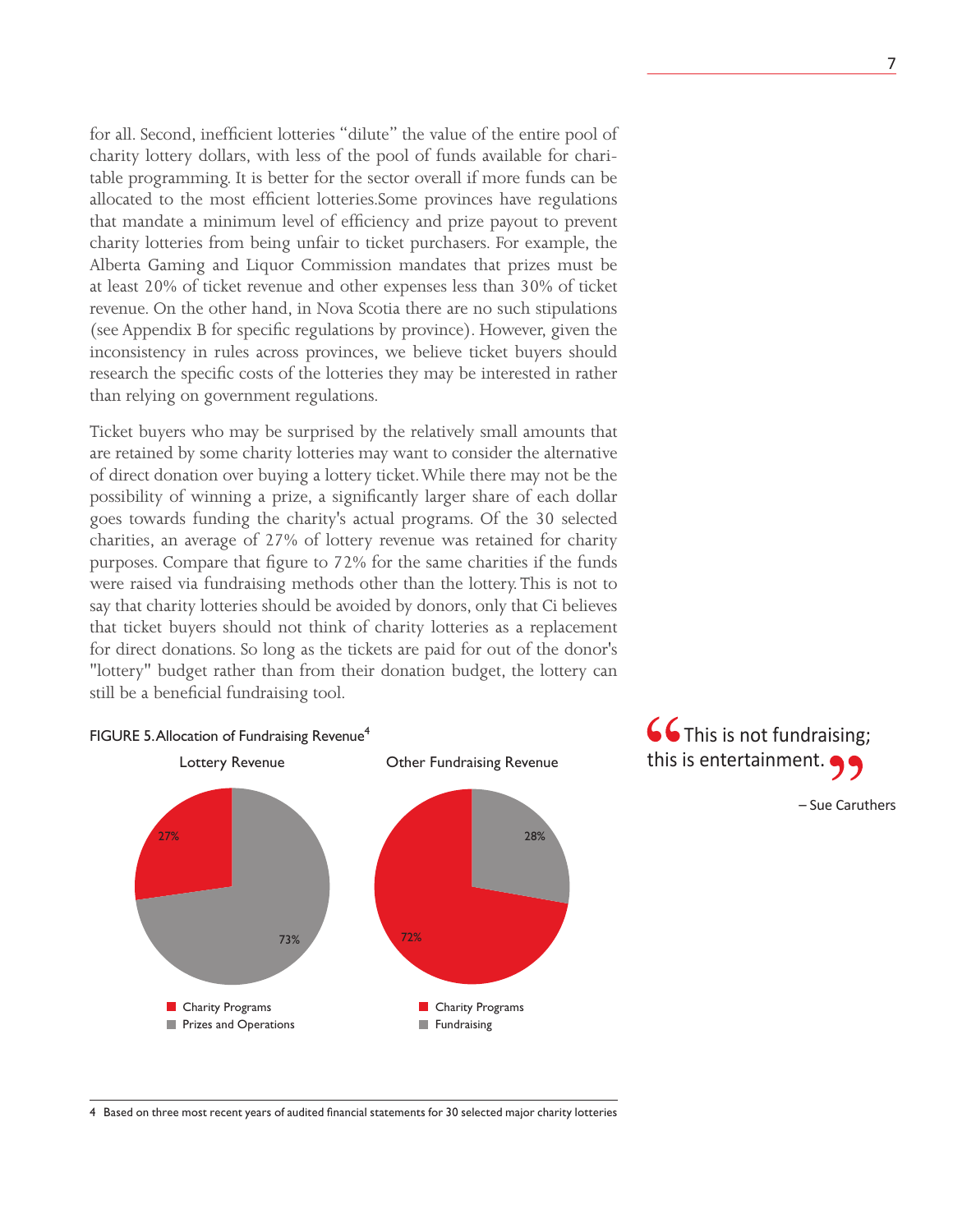Of course, many lottery ticket purchasers view the charity lottery as a combination of philanthropy and gambling. To appeal to the gambler, some charities emphasize the limited number of tickets or the high odds of winning a prize, thus making the lottery odds seem favourable. In fact, in comparison with government lotteries, the charities with published data on prize payouts showed the opposite – in most cases, charity lotteries paid out less on average than the most popular government lotteries. Note that we do not use odds of winning a prize in this comparison, as prize values and ticket prices vary significantly by lottery. Instead, we look at, on average, how much of each dollar spent can the ticket buyer expect to get back each time they purchase a ticket. What we found is that the provincial government lotteries provided higher payouts (average of 54%) than the charity lotteries, which provided a range of 27% to 53%. So while payouts vary, lottery ticket buyers should not assume that the odds for charity lotteries are any better than those for typical government lotteries.



FIGURE 6. Share of Lottery Revenue Distributed as Prizes (3-Year Average)

### **Being an informed lottery ticket buyer**

So what is our recommendation for potential charity lottery players? The answer depends on what donors' motivations are for playing the lottery. If donors are interested solely in contributing to a specific charity, in all cases it will be more efficient to donate directly to that charity, rather than buying a lottery ticket.

For most who are interested in both charitable giving and winning a prize, the choice is more difficult. If you are passionate about any single charity, find out what the prize payout and expense amounts are, and make sure they are comparable to what other lotteries deliver before buying a ticket. If you don't favour any specific charity, we recommend you consider the

 Everybody … will be willing to hazard a trifling sum for the chance of considerable gain … and would prefer a small chance of winning a great deal to a great chance of winning little.

– Alexander Hamilton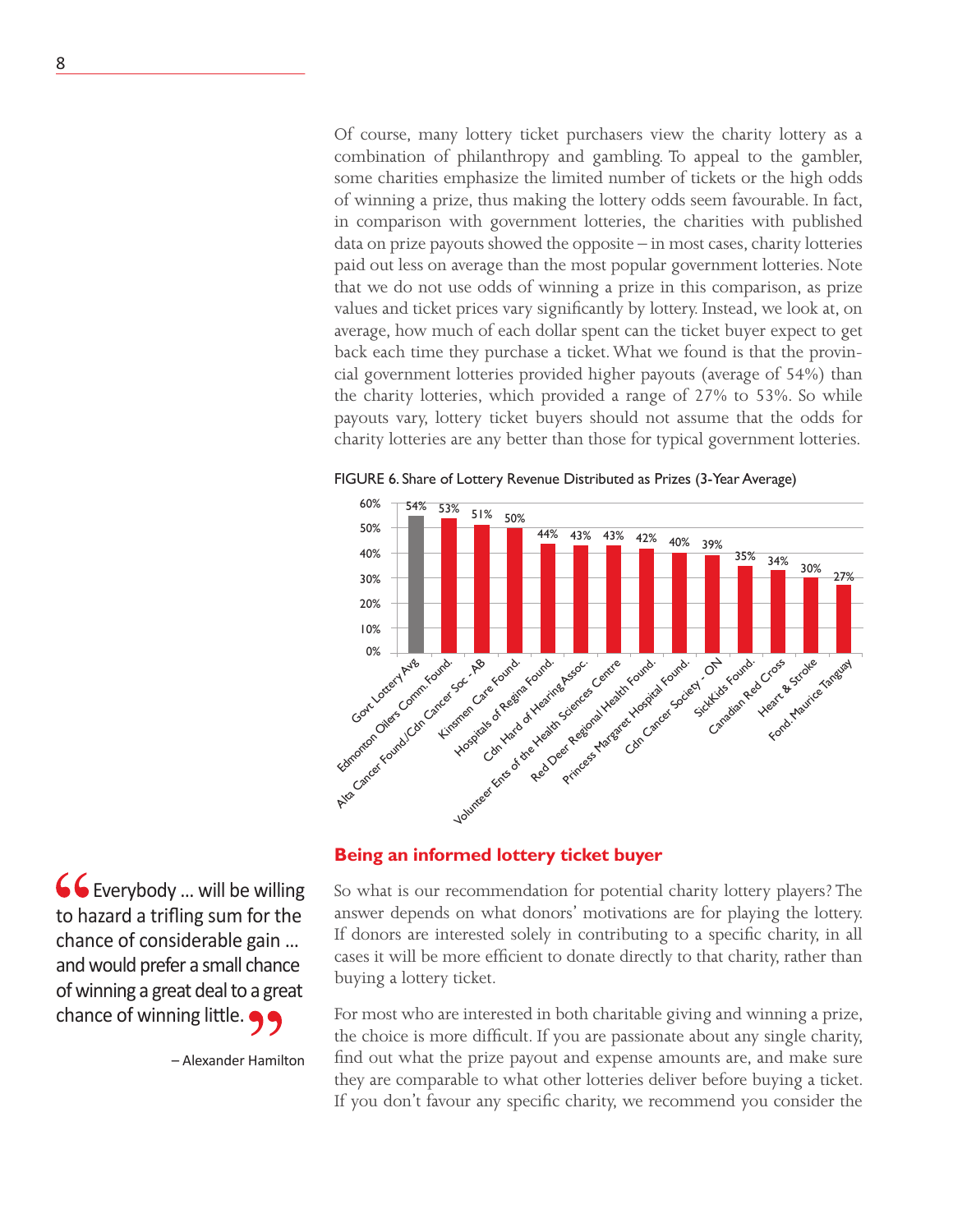more efficient lotteries first (see data starting pg 10). Choosing to buy a lottery ticket from a more efficient charity lottery has two advantages; first, it lets more dollars be used for charitable purposes. Second, it encourages less efficient lotteries to work harder to run more efficiently.

Using lotteries to raise funds introduces high marketing and operational costs and is less efficient than directly-donated funds. However, from the perspective of the charity, lotteries can bring in millions of additional funding dollars that they would not have access to if they had not held these events. On balance, so long as donors view charity lotteries primarily as entertainment and do not buy tickets out of their "donations" budget, lotteries can be a great benefit to charities. It is up to the lottery ticket buyer to ask the charities about their costs and to make an informed choice to buy a ticket from an efficient lottery.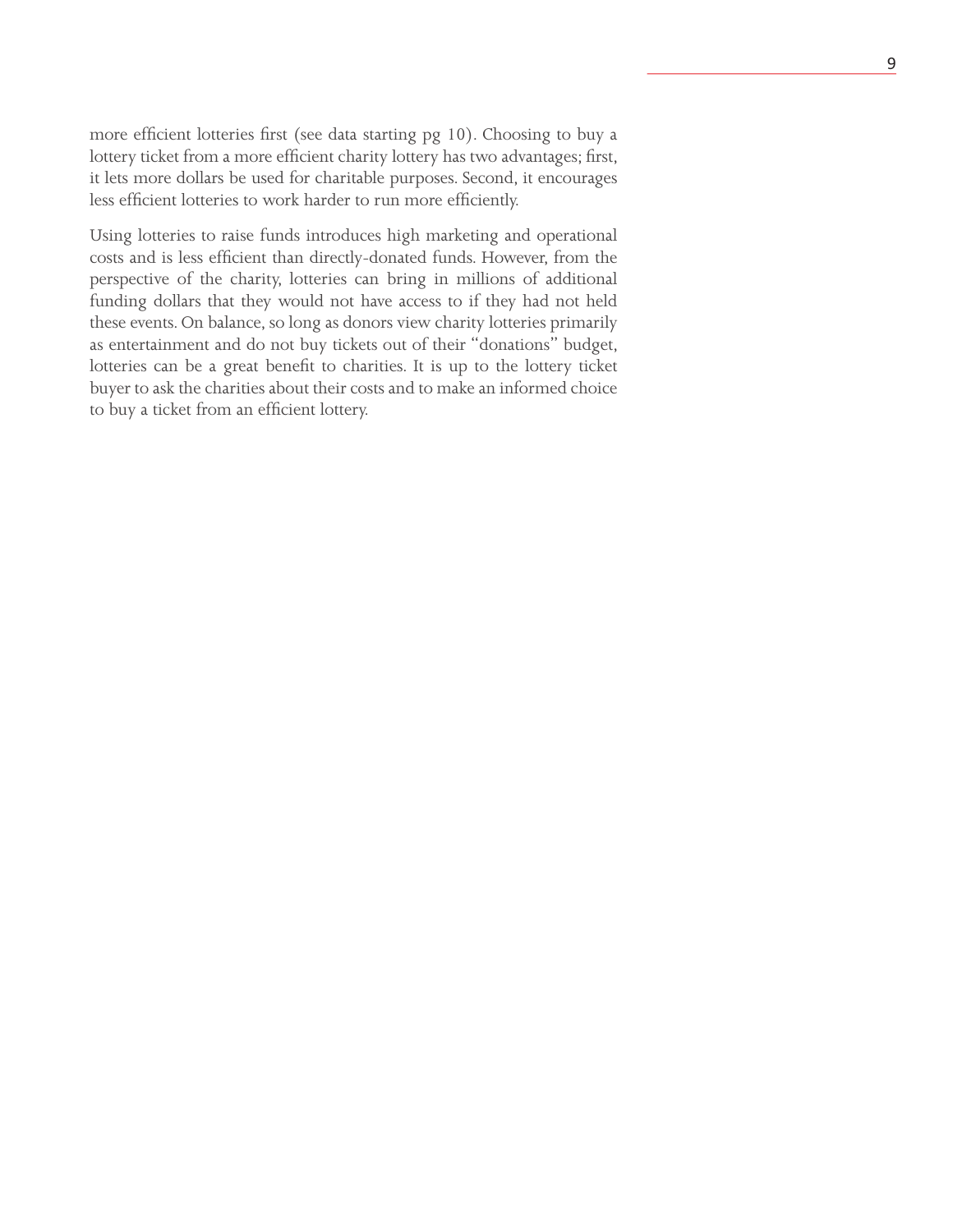# **Detail of Charity Lotteries**

| Charity | Prov | Page |
|---------|------|------|
|         |      | 11   |
|         |      | 12   |
|         |      | 13   |
|         |      | 14   |
|         |      | 15   |
|         |      | 16   |
|         |      | 17   |
|         |      | 18   |
|         |      | 19   |
|         |      | 20   |
|         |      | 21   |
|         |      | 22   |
|         |      | 23   |
|         |      | 24   |
|         |      | 25   |
|         |      | 26   |
|         |      | 27   |
|         |      | 28   |
|         |      | 29   |
|         |      | 30   |
|         |      | 31   |
|         |      | 32   |
|         |      | 33   |
|         |      | 34   |
|         |      | 35   |
|         |      | 36   |
|         |      | 37   |
|         |      | 38   |
|         |      | 39   |
|         |      | 40   |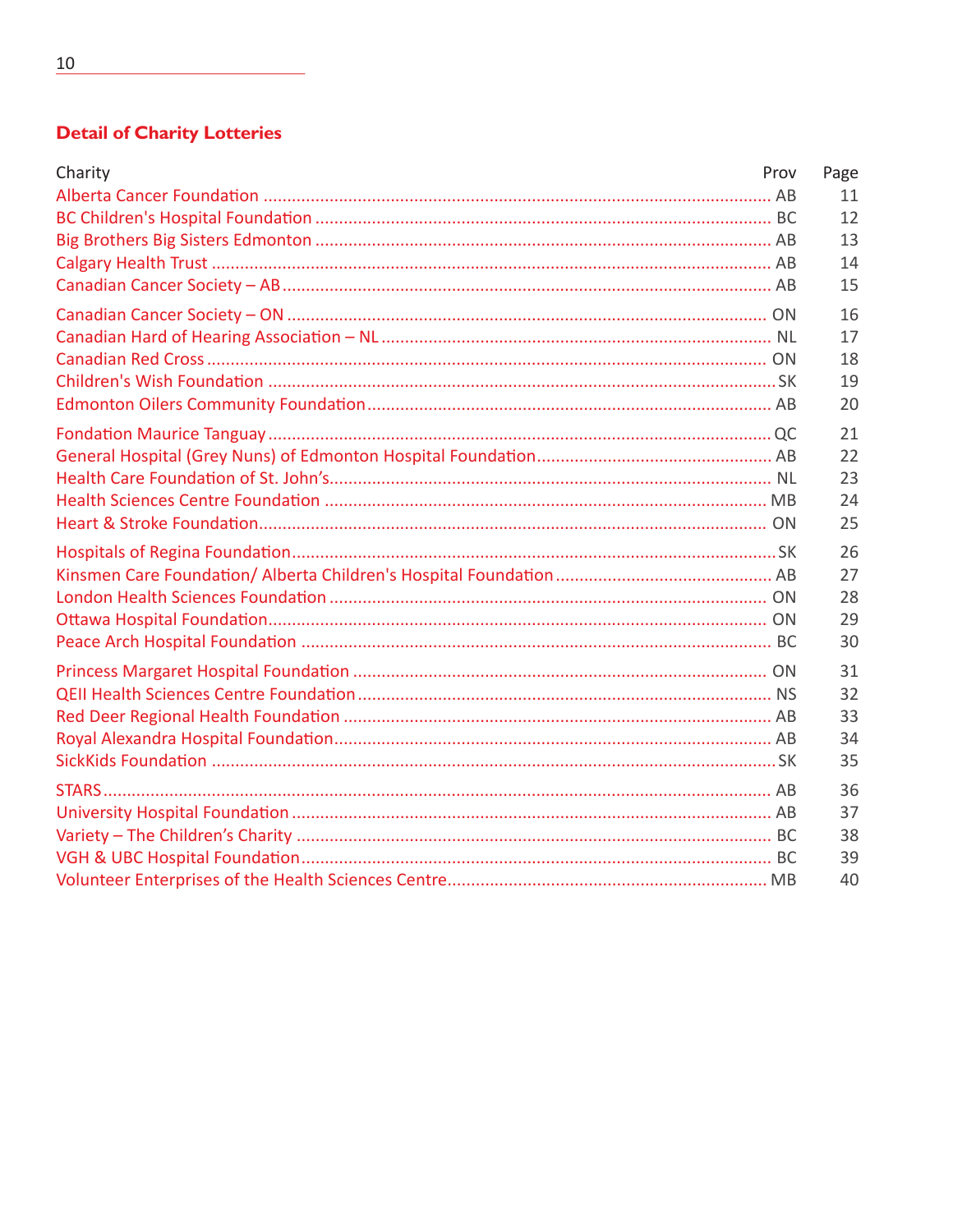### **Alberta Cancer Foundation**



### **Lottery ticket revenue**

Founded in 1985, the Alberta Cancer Foundation's (ACF) mission is to deliver progress in cancer research, prevention, treatment and care by generating community investment for Alberta's coordinated research strategy, the Cross Cancer Institute, Tom Baker Cancer Centre, and 15 other cancer centres throughout the province. The ACF makes grants to research, patient programs, screening and early diagnosis, access to leading-edge equipment, continuing education for clinicians and researchers, and training for the next generation of cancer specialists and researchers.

ACF hosts the Cash & Cars and More Lottery jointly with the Canadian Cancer Society Alberta. The current grand prize is a \$1.4m home. Proceeds are split by the two organizations.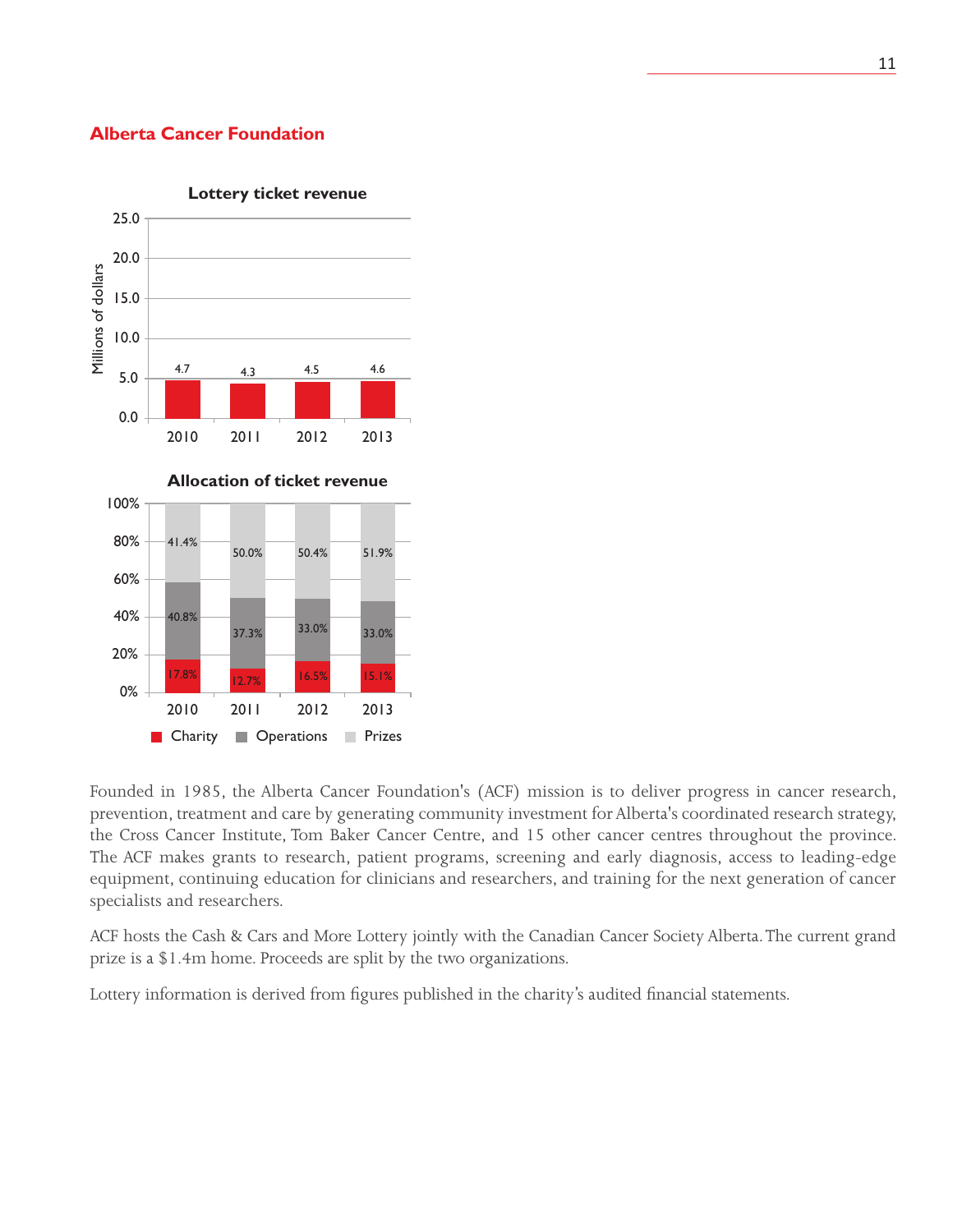

**BC Children's Hospital Foundation**

Founded in 1982, BC Children's Hospital Foundation (BCCHF) raises funds to support and enhance the delivery of paediatric care in British Columbia. The Foundation provides funding to BC Children's Hospital, the Child & Family Research Institute, and Sunny Hill Health Centre to support research into childhood diseases, the purchase of medical equipment, and a range of child health education and training programs.

The most recent lotteries held by BCCHF are the 2013 Choices Lottery with a \$2m grand prize or the choice of other prize packages worth over \$2m, and the similar 2012 Dream Lottery.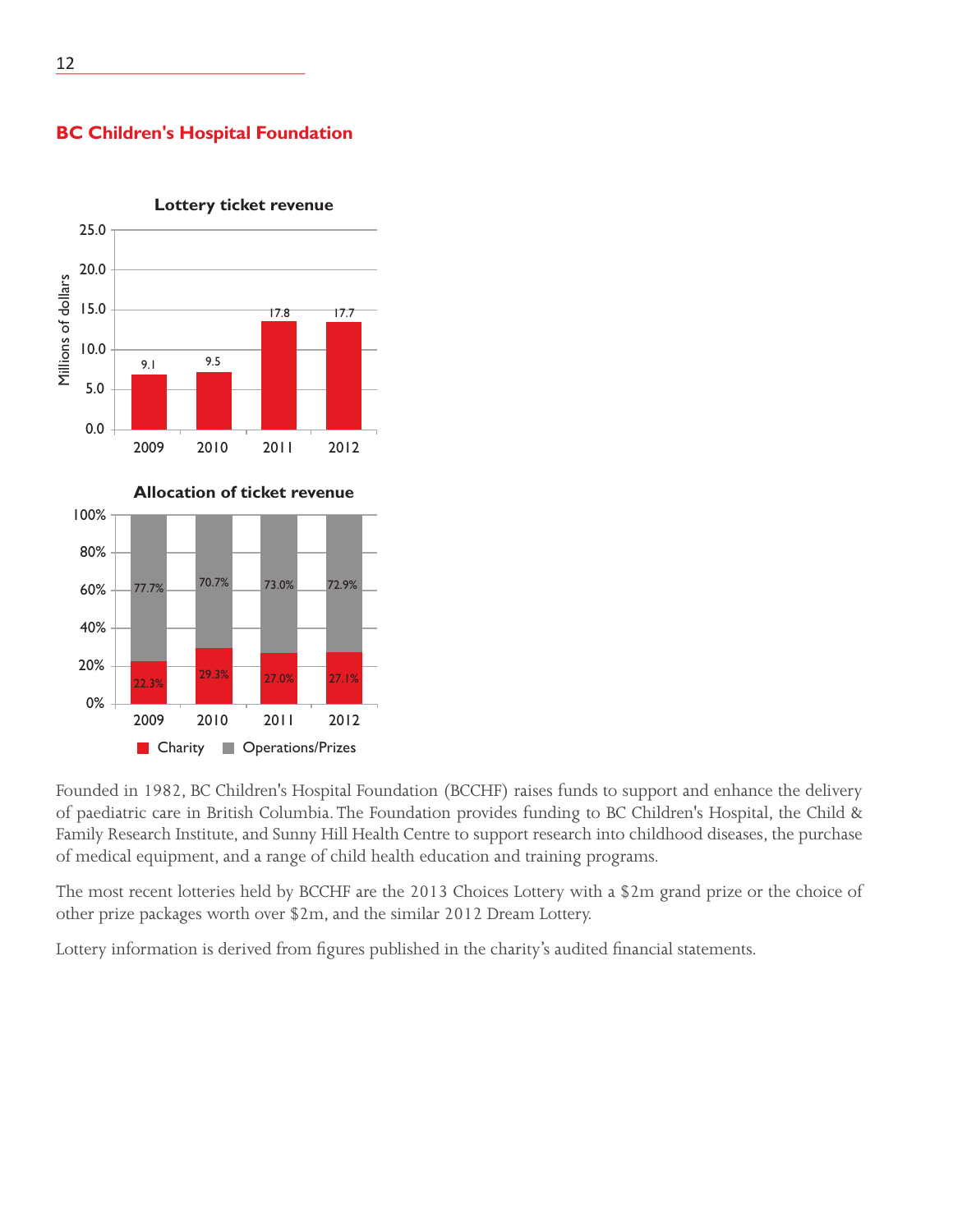### **Big Brothers Big Sisters Edmonton**



Big Brothers Big Sisters of Edmonton merged with the Boys and Girls Clubs of Edmonton in 2011 to jointly support the children and youth of Edmonton through the provision of safe places to be between school and home, and caring, supportive mentoring relationships.

The 2013 Dream Home Lottery represents the 33rd annual lottery for BBBS Edmonton. The Dream Home grand prize package is worth \$1.4m.

Lottery information is derived from figures published in the charity's audited financial statements. Due to the amalgamation and changes in year-end, no data is available for 2011 and 2012 data is amalgamated into F2013.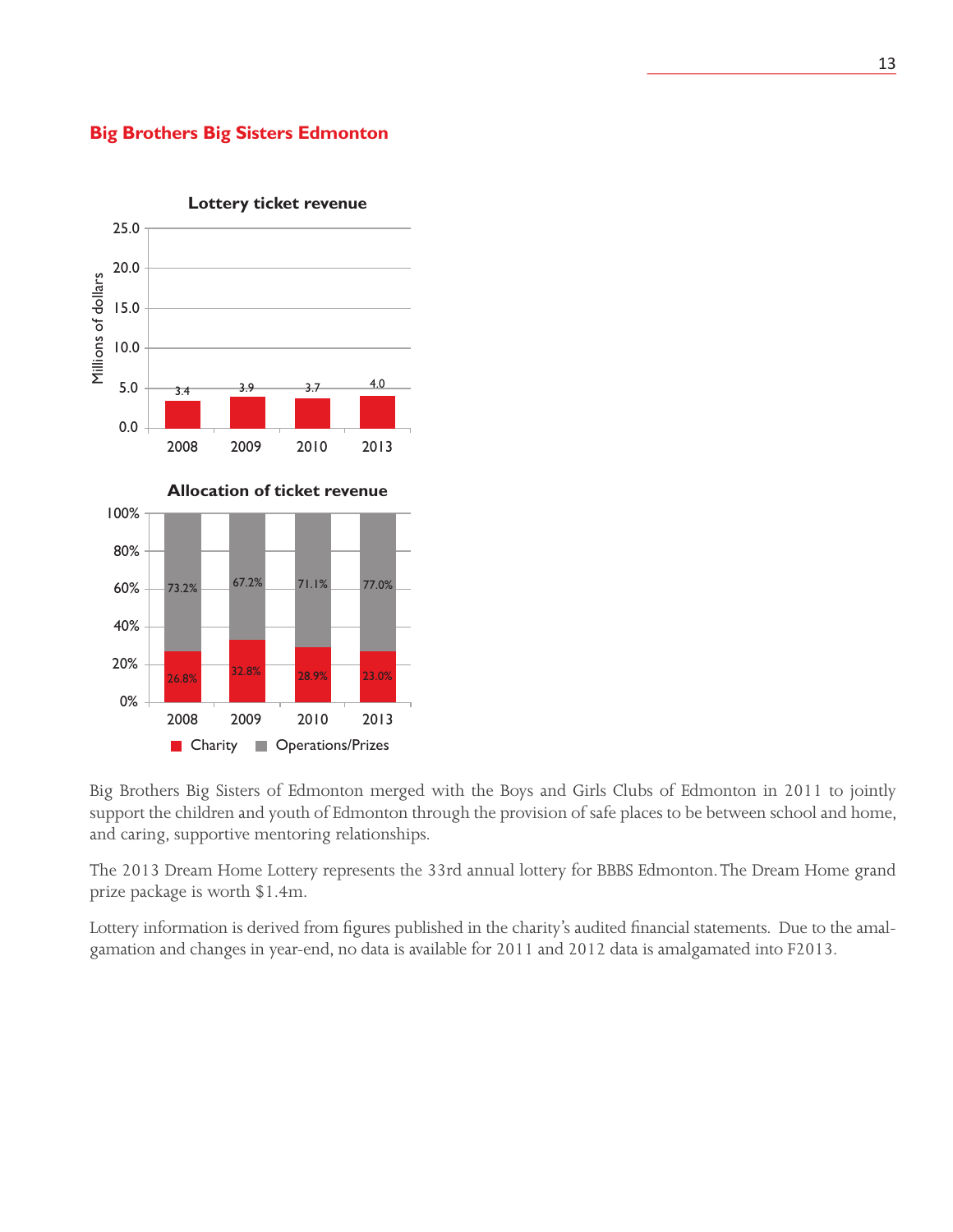

# **Calgary Health Trust**

Founded in 1996, Calgary Health Trust (CHT) connects donor passions with health care needs in the Calgary region. CHT raises funds for medical equipment, capital projects, and patient care and program support at the Foothills Medical Centre, Peter Lougheed Centre, Rockyview General Hospital, and Women's Health. Donors can make designated donations or establish donor-advised funds, directing proceeds to the health care program they feel passionate about.

CHT operates two lotteries annually; the Lifestyles Lottery and the Foothills Home Lottery with a most recent grand prize of a \$2.3m estate home.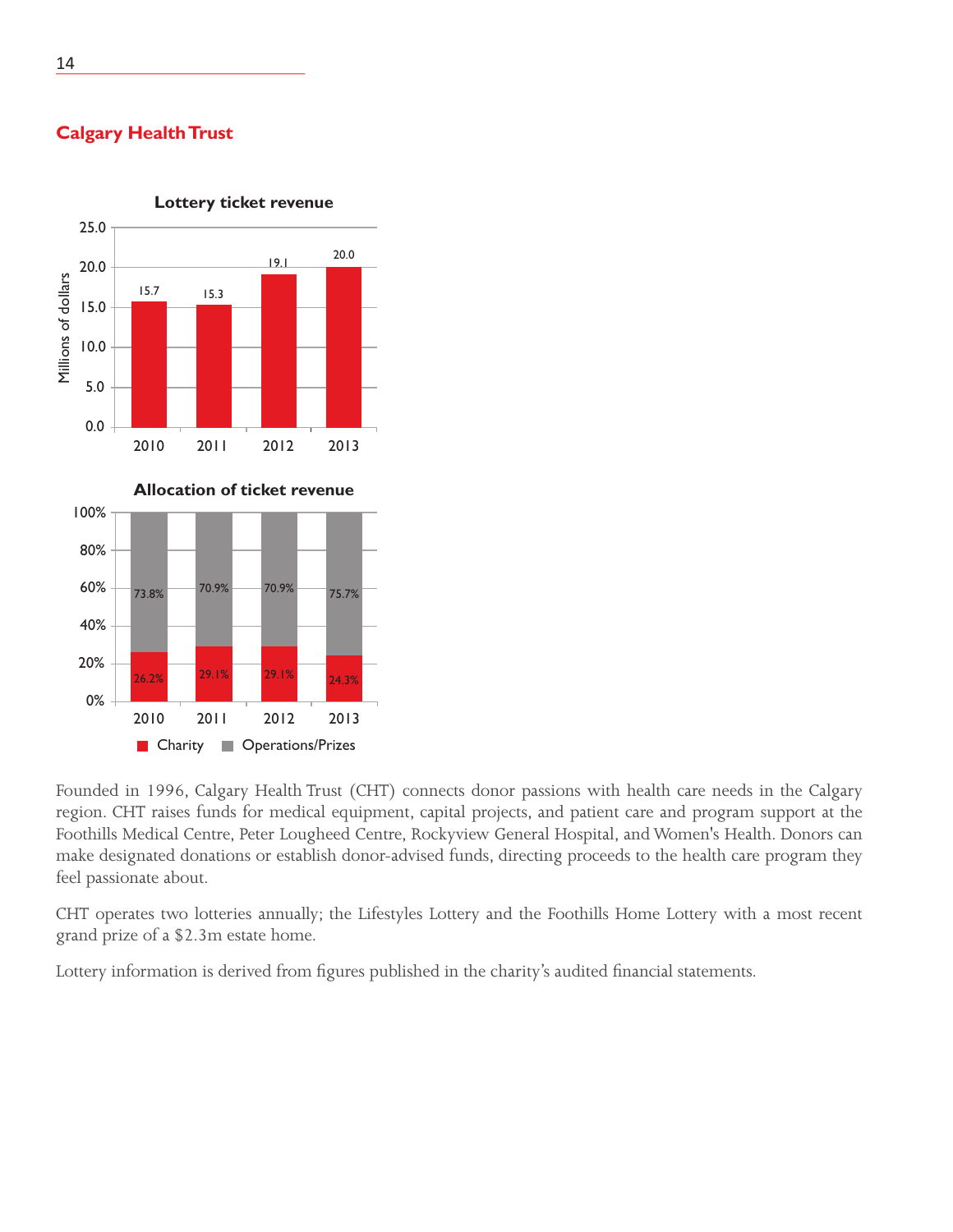### **Canadian Cancer Society – AB**



The Alberta and Northwest Territories division is the fourth largest provincial division of the Canadian Cancer Society (CCS), with 9 regional offices that provide services to people with cancer. Like all CCS divisions, its mission is the eradication of cancer and the enhancement of the quality of life for people living with cancer.

Proceeds from the annual Cash & Cars and More Lottery are shared with the Alberta Cancer Foundation. The current grand prize is a home worth \$1.4m. Proceeds are split by the two organizations.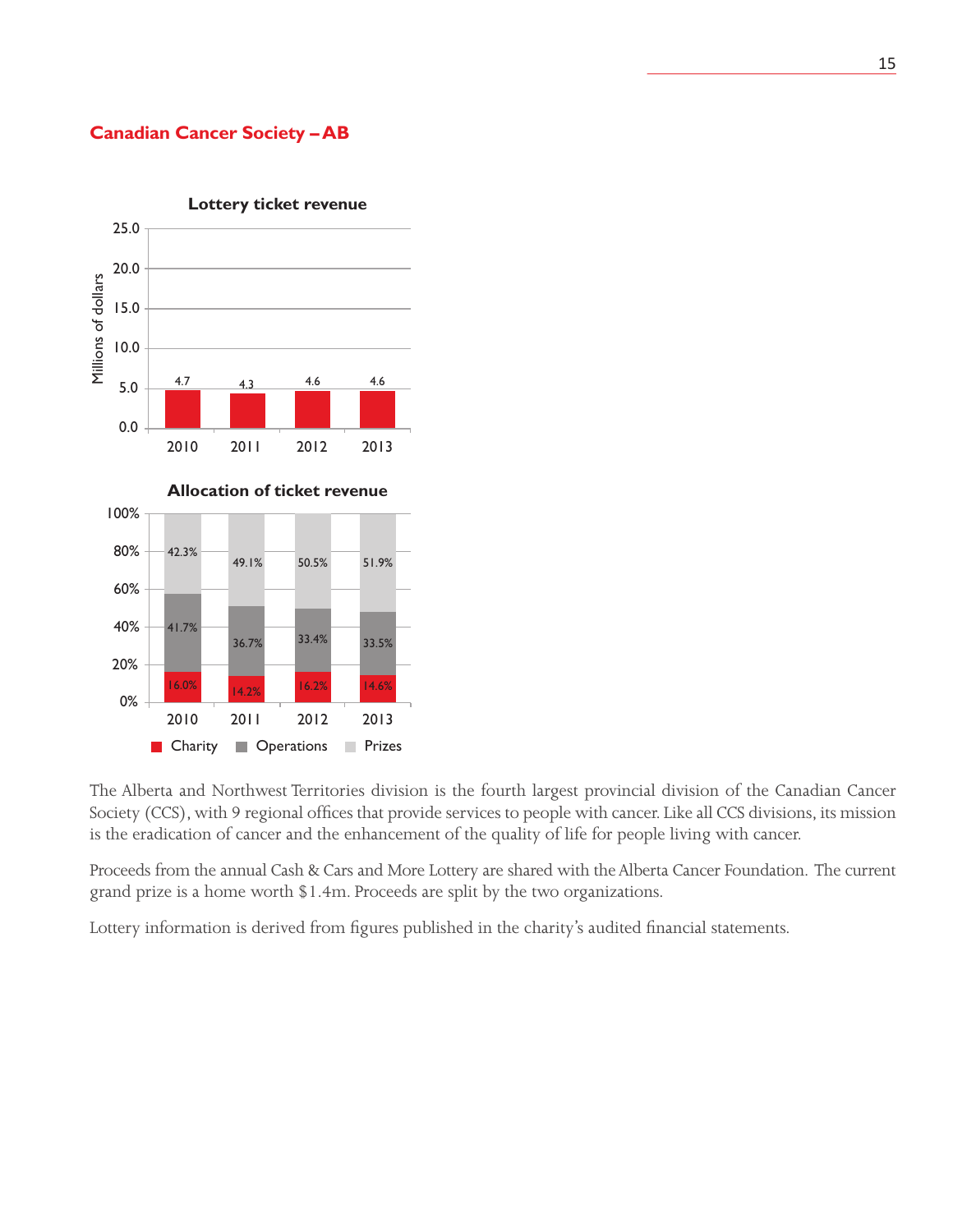



**Lottery ticket revenue**

The Ontario division is the largest provincial division of the Canadian Cancer Society (CCS), with 7 regional offices and 31 community offices. Like all CCS divisions, its mission is the eradication of cancer and the enhancement of the quality of life of people living with cancer.

CCS runs the Daffodil Daily Lottery with three grand prizes of \$1m, and the Fall Lottery with a grand prize of \$1.5m. Of note is the dramatic increase in efficiency for the CCS lottery in 2012; the share of ticket revenue that went to the charity jumped from 0.5% in 2011 to 37.5% in 2012. According to Ci interviews with CCS management, this increase was due largely to the timing of a lottery beginning near the end of fiscal 2011 with a large portion of expenses being recognized in 2011, with the revenues for that lottery recognized in 2012. The change in efficiency was not due to any significant changes in how the lottery was operated.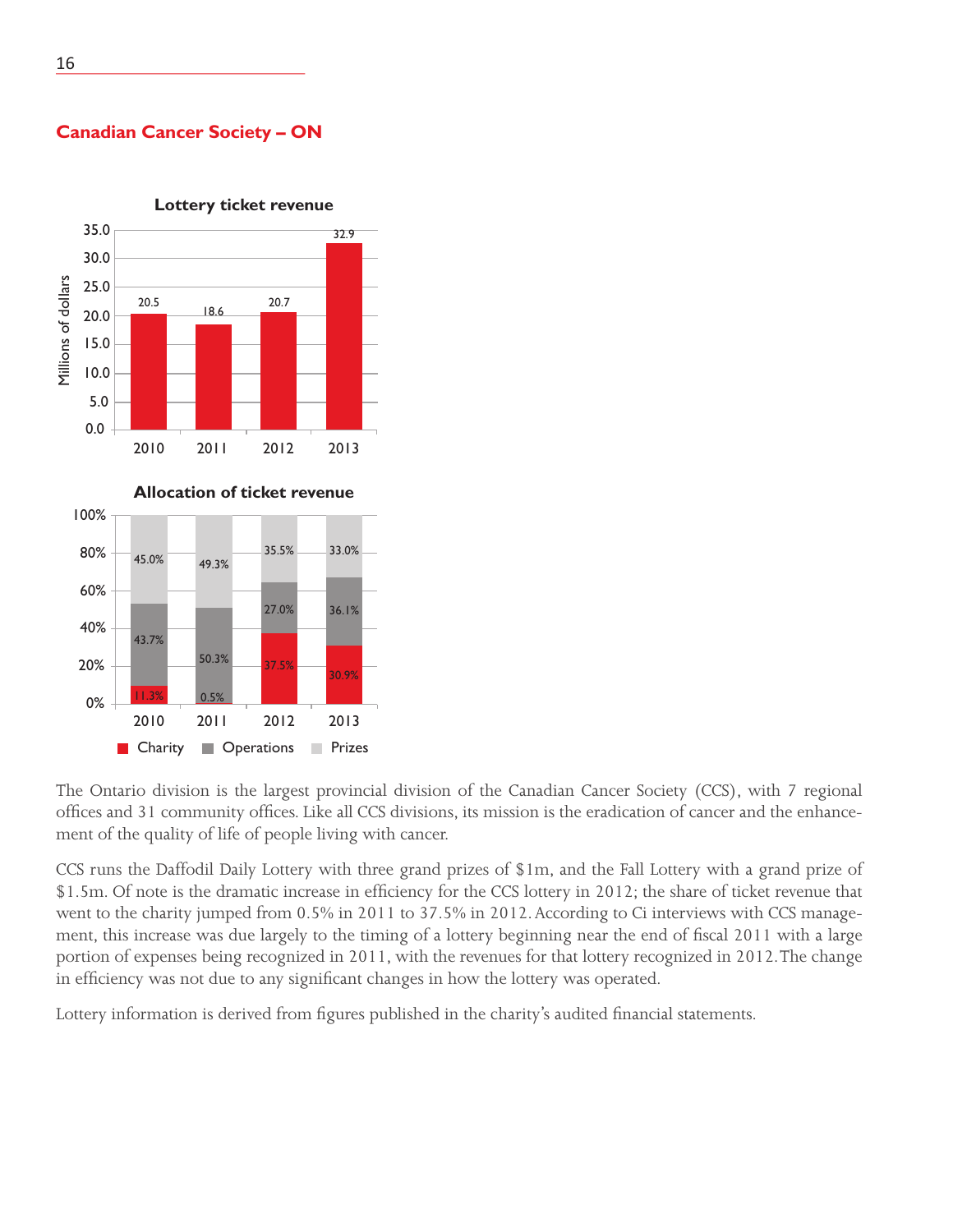### **Canadian Hard of Hearing Association – NL**



The Newfoundland and Labrador division of the Canadian Hard of Hearing Association works to improve the quality of life for hard of hearing people of all ages in Newfoundland and Labrador. It also works to promote understanding of the prevalence, causes and prevention of hearing loss, as well as to advocate for accessibility in public places.

The charity has held the Ultimate Dream Home Lottery for 25 years. The current grand prize is a Dream Home package worth \$530k.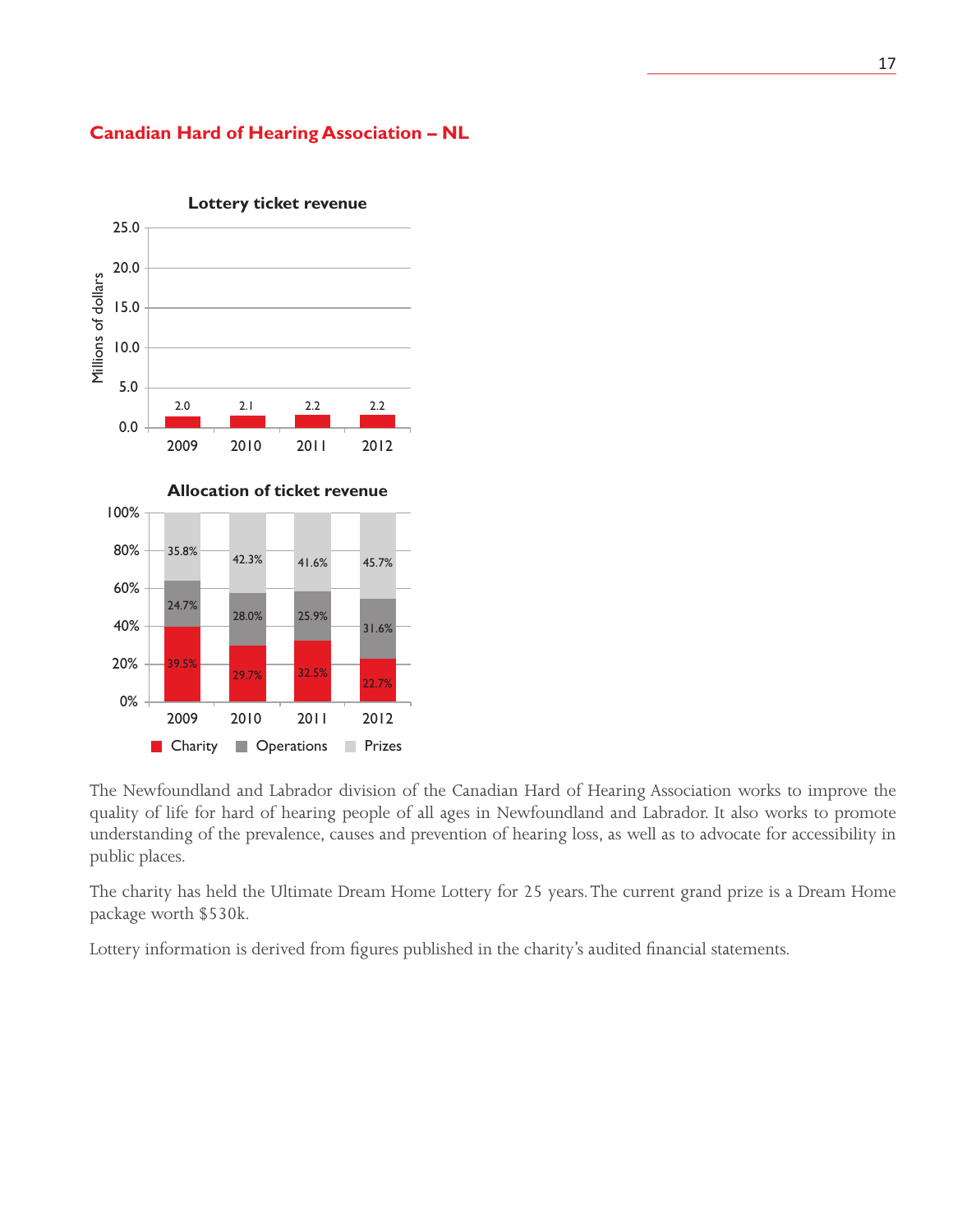

2010 2011 2012 2013

**Charity Operations Prizes** 

32.8% 32.0% 28.0% 33.6%

30.5% 31.6% 33.1% 36.1%

35.9%

35.8% 36.4% 34.0%

**Canadian Red Cross**

Founded in Canada in 1896, Canadian Red Cross (CRC) works to improve the lives of vulnerable people by mobilizing the power of humanity in Canada and around the world. It seeks to be the leading humanitarian organization through which people voluntarily demonstrate their caring for others in need. CRC is one of 187 members of the International Red Cross and Red Crescent.

The Canadian Red Cross hosts several lotteries, including the Great Saskatchewan Treasure Hunt, Canadian Red Cross Lottery (in Ontario), and Lotomania (Nova Scotia). The largest is the Ontario lottery with a grand prize of \$250k.

Lottery information is derived from figures published in the charity's audited financial statements, including all revenues and expenses associated with lotteries and gaming.

100%

80%

60%

40%

20%

0%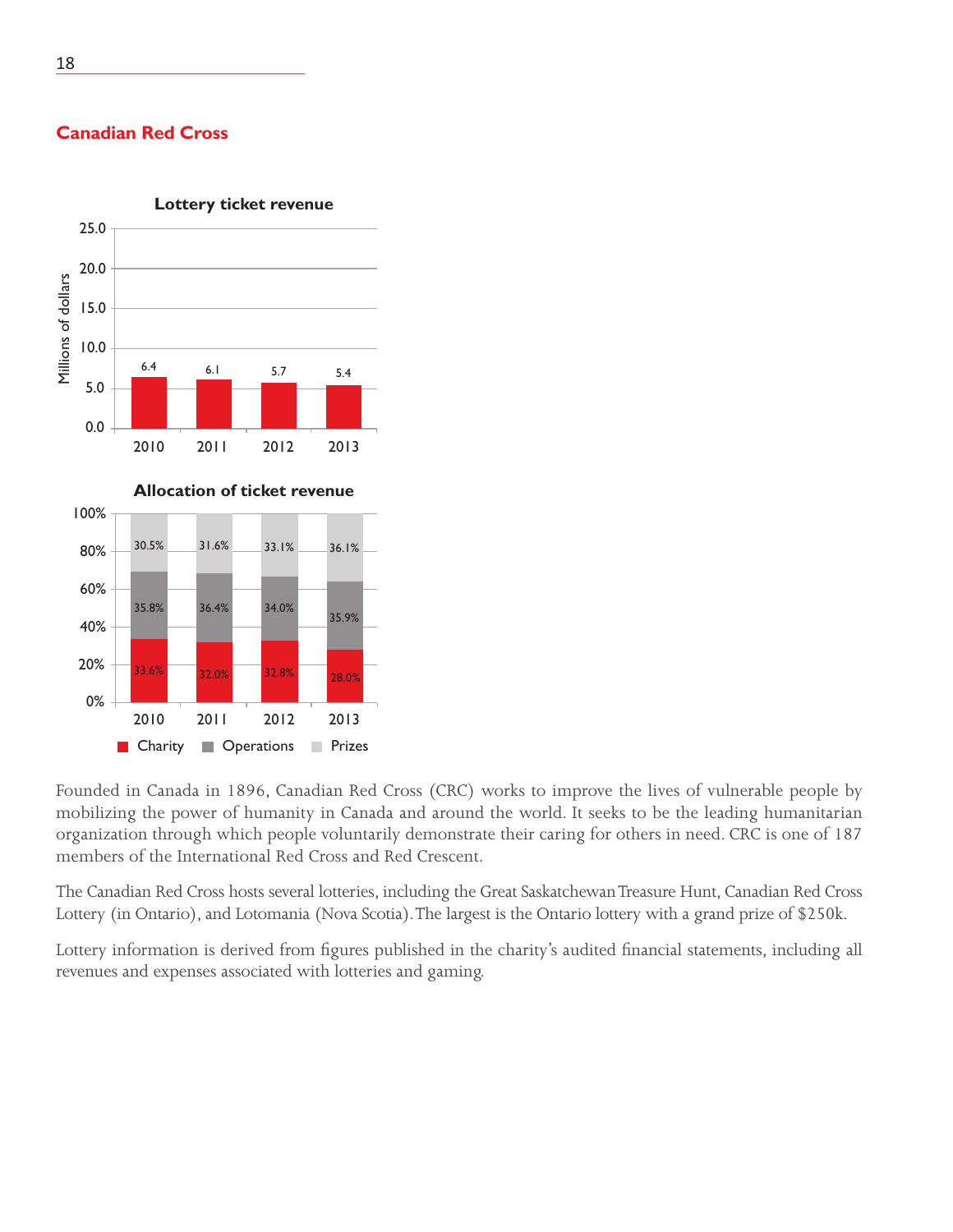### **Children's Wish Foundation**



The Children's Wish Foundation was founded in 1984 and has granted over 16,000 wishes to date. Its objectives are: 1) to grant wishes to children suffering from high-risk, life-threatening illnesses; 2) to fund research with respect to high-risk, life-threatening diseases that particularly afflict children; 3) to provide grants to health care facilities in Canada which provide medical care to children eligible to receive wishes from the Foundation; 4) to provide grants to not-for-profit organizations in Canada which provide services, facilities, or activities to enhance the quality of life of children eligible to receive wishes from the Foundation.

The foundation hosts an annual Children's Wish Home Lottery in Saskatchewan with a grand prize of building a custom home anywhere or \$1.0m in cash.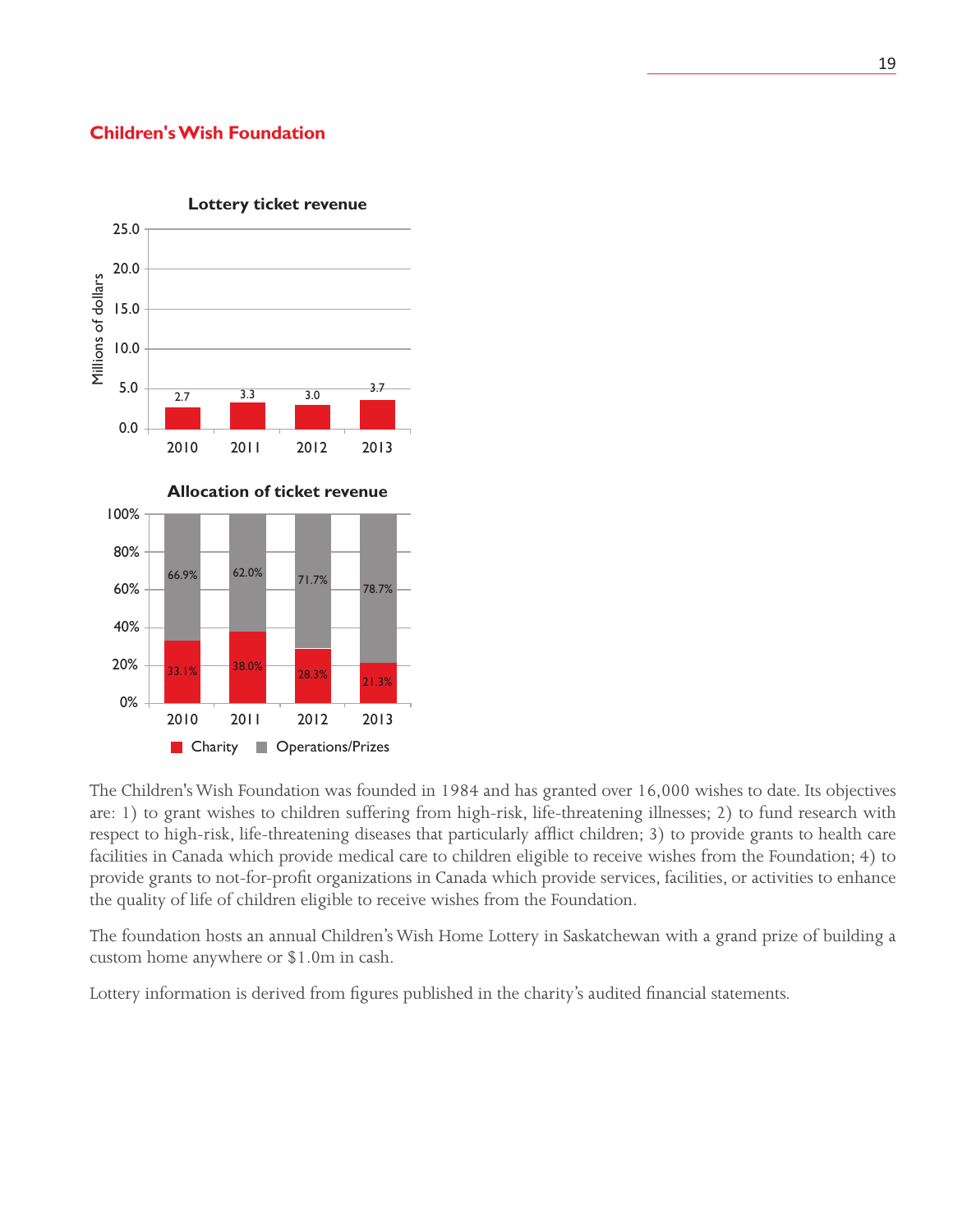

### **Edmonton Oilers Community Foundation**

Since 2001, the Edmonton Oilers Community Foundation (EOCF) has raised funds to serve various needs in Northern Alberta. The foundation focuses on educational, health and wellness and youth-related activities.

The EOCF hosts the Winner's Choice Lottery with the most recent grand prize being the choice of a house or \$1.5m cash.

Lottery information is derived from the charity's audited financial statements.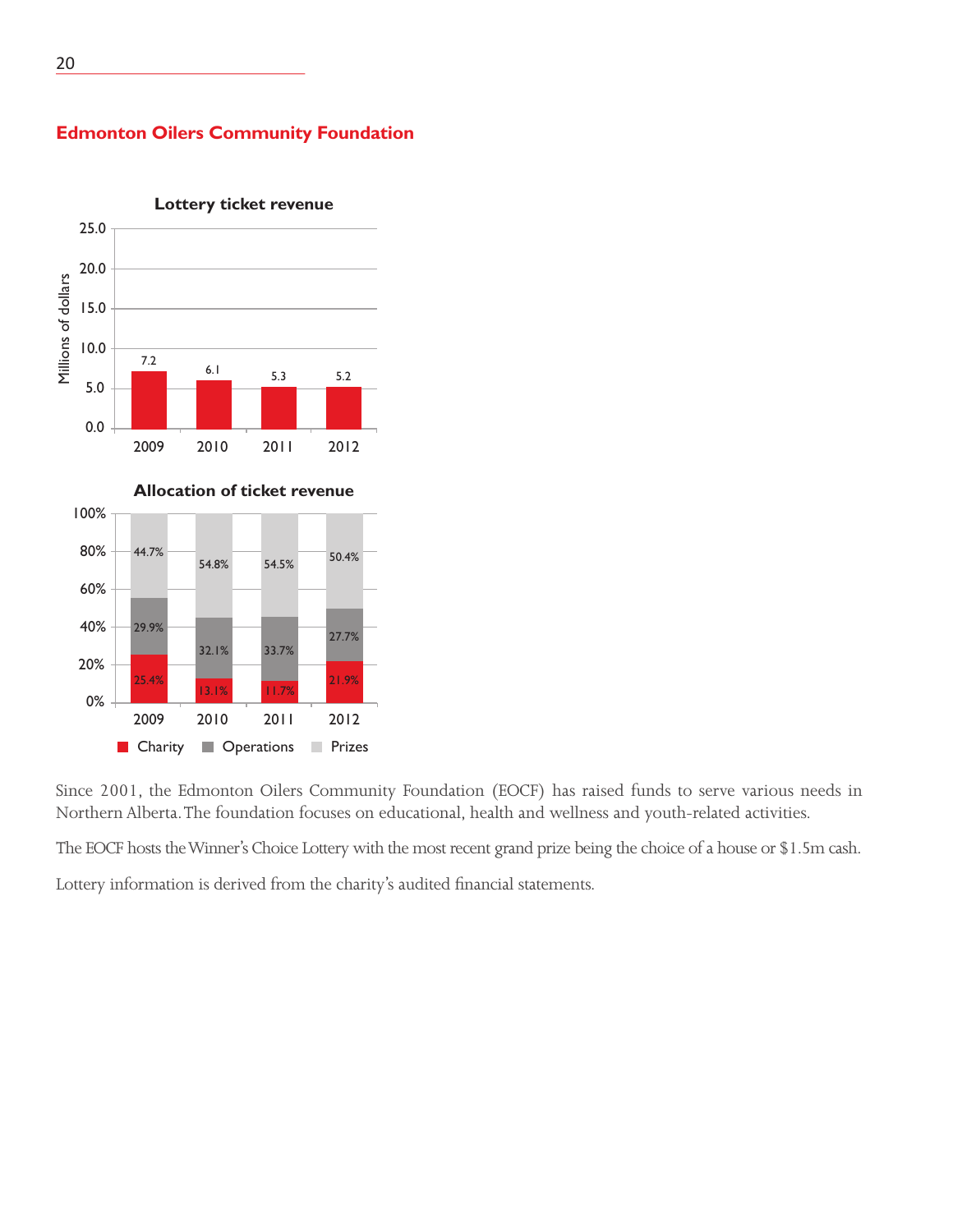### **Fondation Maurice Tanguay**



The mission of the Maurice Tanguay Foundation is to help children with disabilities across eastern Quebec by taking concrete actions directly with families or with organizations that support them.

The charity operates la Maison Tanguay lottery with the grand prize of a house valued at over \$600k or \$500k cash.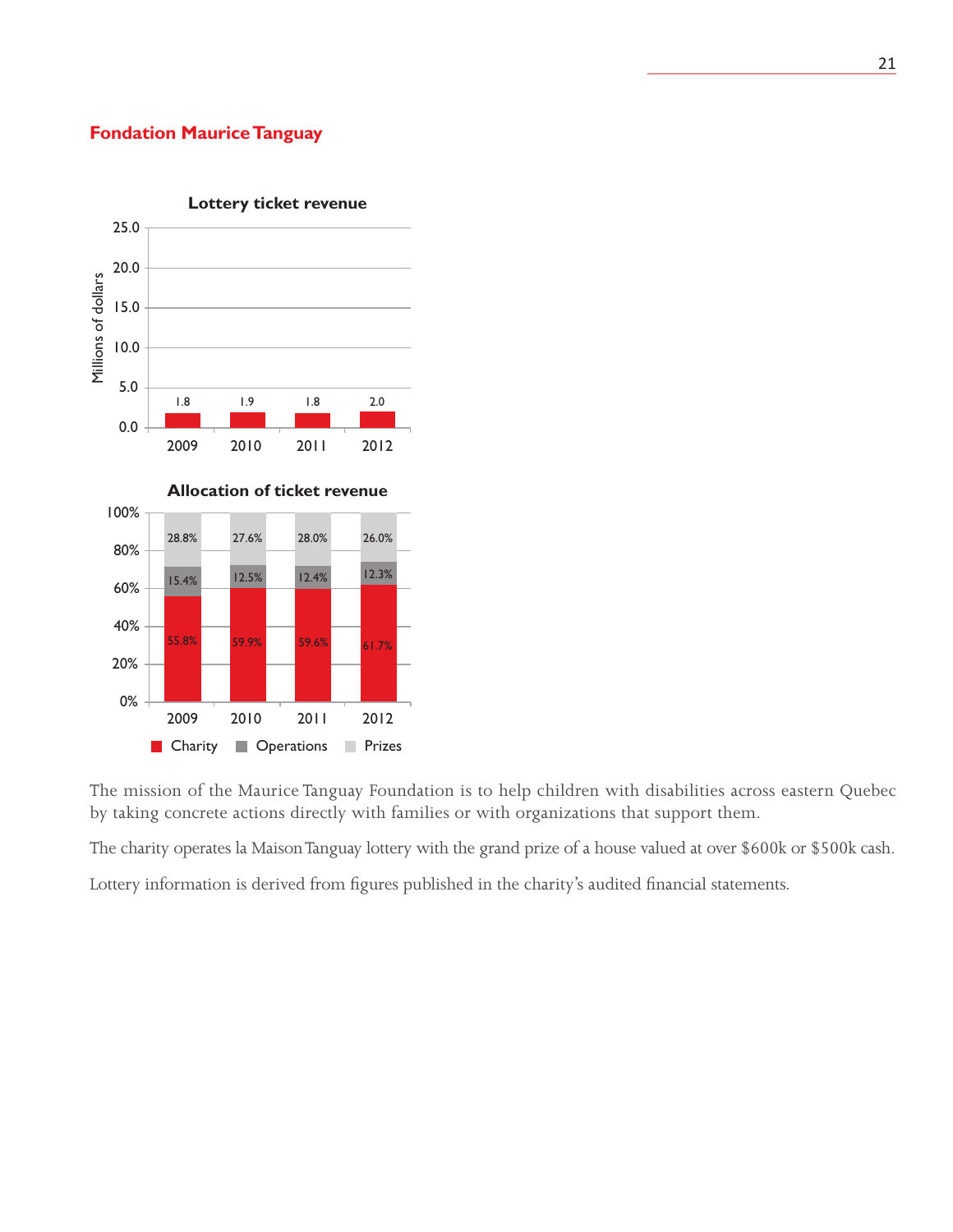

### **General Hospital (Grey Nuns) of Edmonton Hospital Foundation**

Founded in 1990, the Grey Nuns Hospital Foundation is one of two foundations that make up the Caritas Foundation (the Misericordia Hospital Foundation being the other), which raises funds to support programs and services, health equipment, research, and education at Covenant Health's six locations in Edmonton and St. Albert, Alberta. Covenant Health is Canada's largest Catholic health care organization, with 18 health care centres throughout Alberta.

The charity operates the Caritas Foundation Lottery with a grand prize package, including a Showhome, of \$1.9m.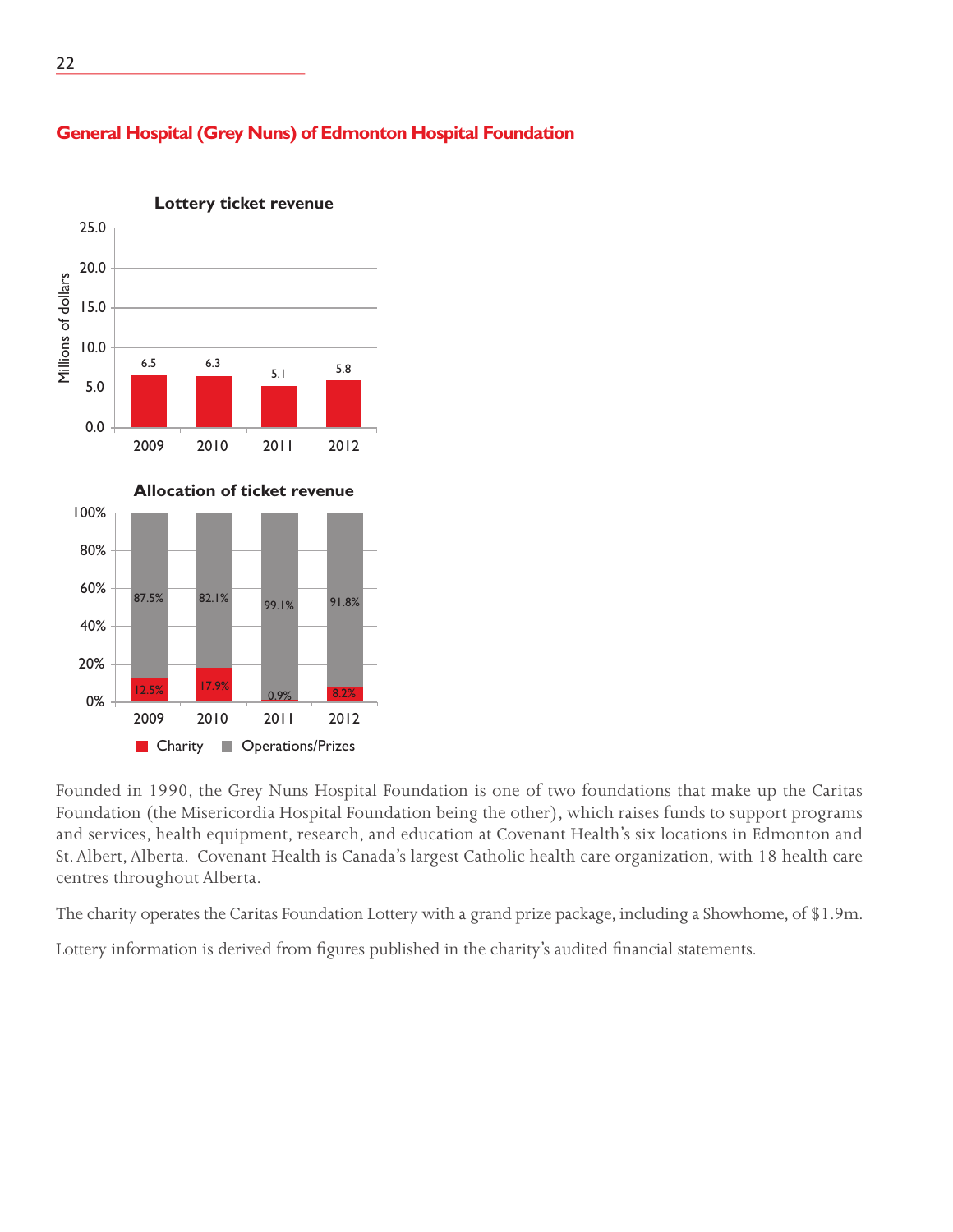### **Health Care Foundation of St. John's**



The Health Care Foundation of St. John's raises funds to support five local hospitals and health centres. Collectively, these five centres encounter one million patients per year.

The Foundation's first lottery was launched in 2008 and is the largest such lottery in the province. The latest lottery was the HCF Hospital Home Lottery with a grand prize of a \$940k home plus \$10k in cash.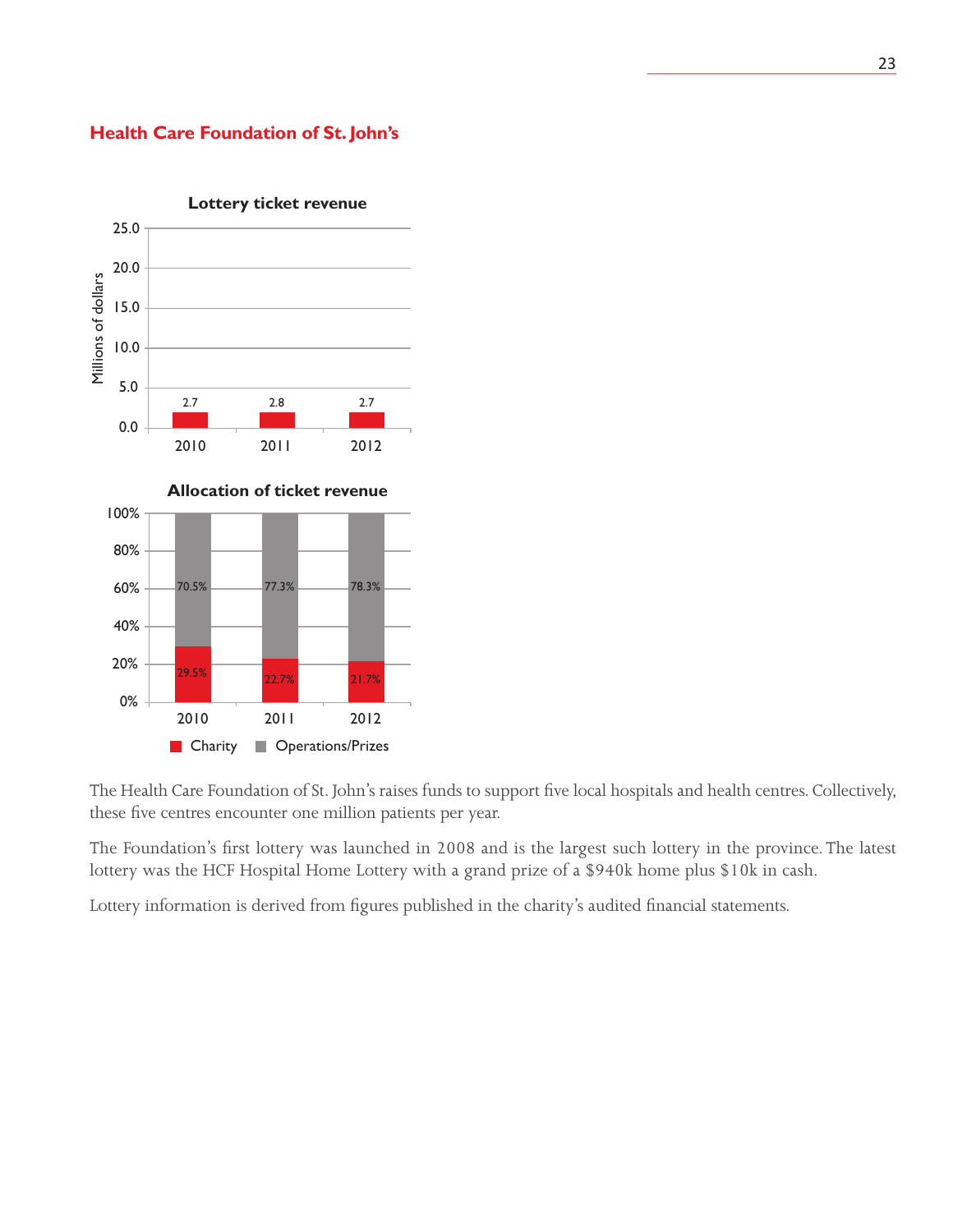

**Health Sciences Centre Foundation**

Health Sciences Centre Foundation (HSCF) supports the Health Sciences Centre (HSC), a health care teaching and research facility in Winnipeg, serving people in Manitoba, northwestern Ontario and Nunavut. HSC is the designated Trauma Centre for Manitoba, as well as the centre for transplants, burns, neurosciences and paediatric care. The Foundation is one of two charities supporting the HSC, with the Volunteer Enterprises of the Health Sciences Centre also providing funding to the Centre.

HSCF operates the annual Home Lottery and 50/50 draw with a current grand prize home worth \$1.4m.

Lottery information is derived from figures published in the charity's audited financial statements. 2010 – 2012 data may include minor revenues and expenses from other fundraising activities (more detailed 2009 information disclosed that lotteries accounted for 99.2% of Special Projects revenues).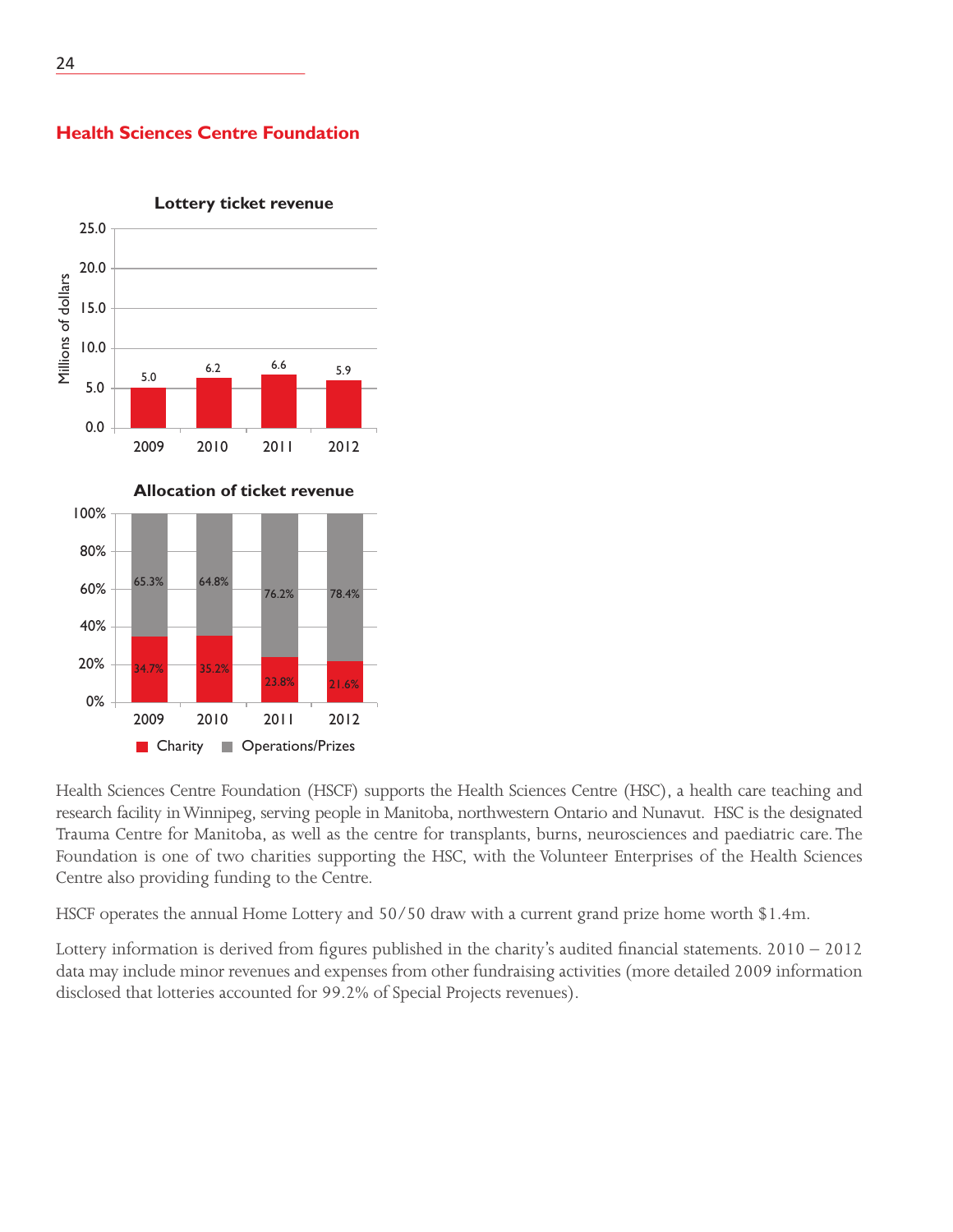### **Heart & Stroke Foundation**



The Heart & Stroke Foundation strives to eliminate heart disease and stroke, and reduce their impact through research, treatment, and advocating for healthy living. In 2012, the provincial divisions of the Heart & Stroke (except for New Brunswick) were consolidated into one national entity. The data presented represent the Ontario division lottery until 2011 and consolidated data for 2012.

Heart & Stroke runs three major lotteries in Ontario, including the Heart & Stroke Lottery with a grand prize of \$2m, the Daily Cash Lottery, with a grand prize of \$1m, and the Calendar Lottery offering prizes up to \$100k. New Calendar Lotteries have been started in Alberta and BC. Heart & Stroke is the largest lottery in average annual ticket revenues over the past three years.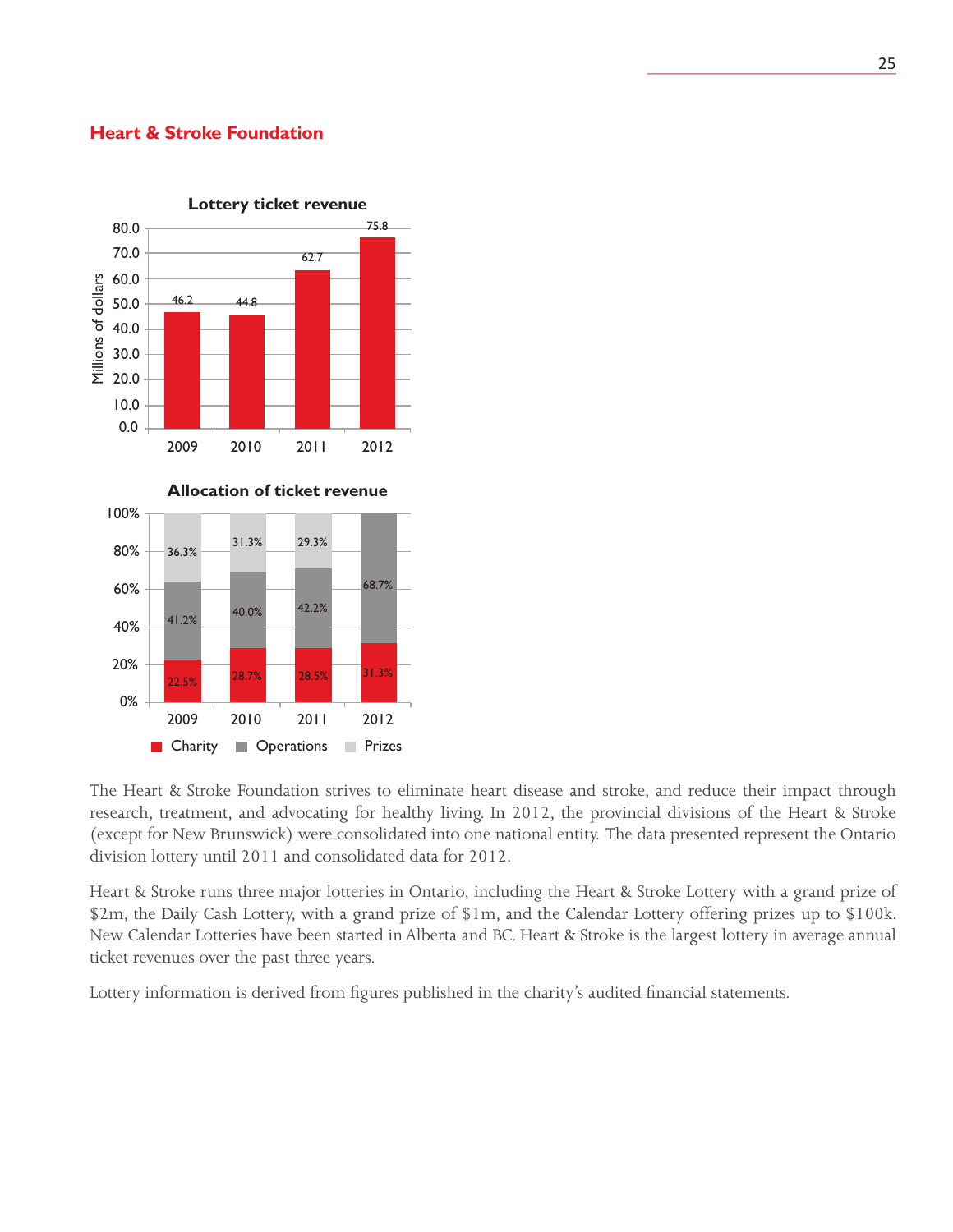### 25.0 20.0 Millions of dollars Millions of dollars 15.0 10.0 7.4 8.1 8.4 7.1 5.0 0.0 2009 2010 2011 2012 **Allocation of ticket revenue** 100%

**Lottery ticket revenue**

**Hospitals of Regina Foundation**



Founded in 1987, the Hospitals of Regina Foundation works to enhance the level of care in Regina's hospitals for the people of southern Saskatchewan. The charity provides funds to Regina's three hospitals: the Pasqua Hospital, Regina General Hospital, and the Wascana Rehabilitation Centre.

The Foundation operates a Home Lottery with a grand prize of an \$850k home plus \$25k in cash.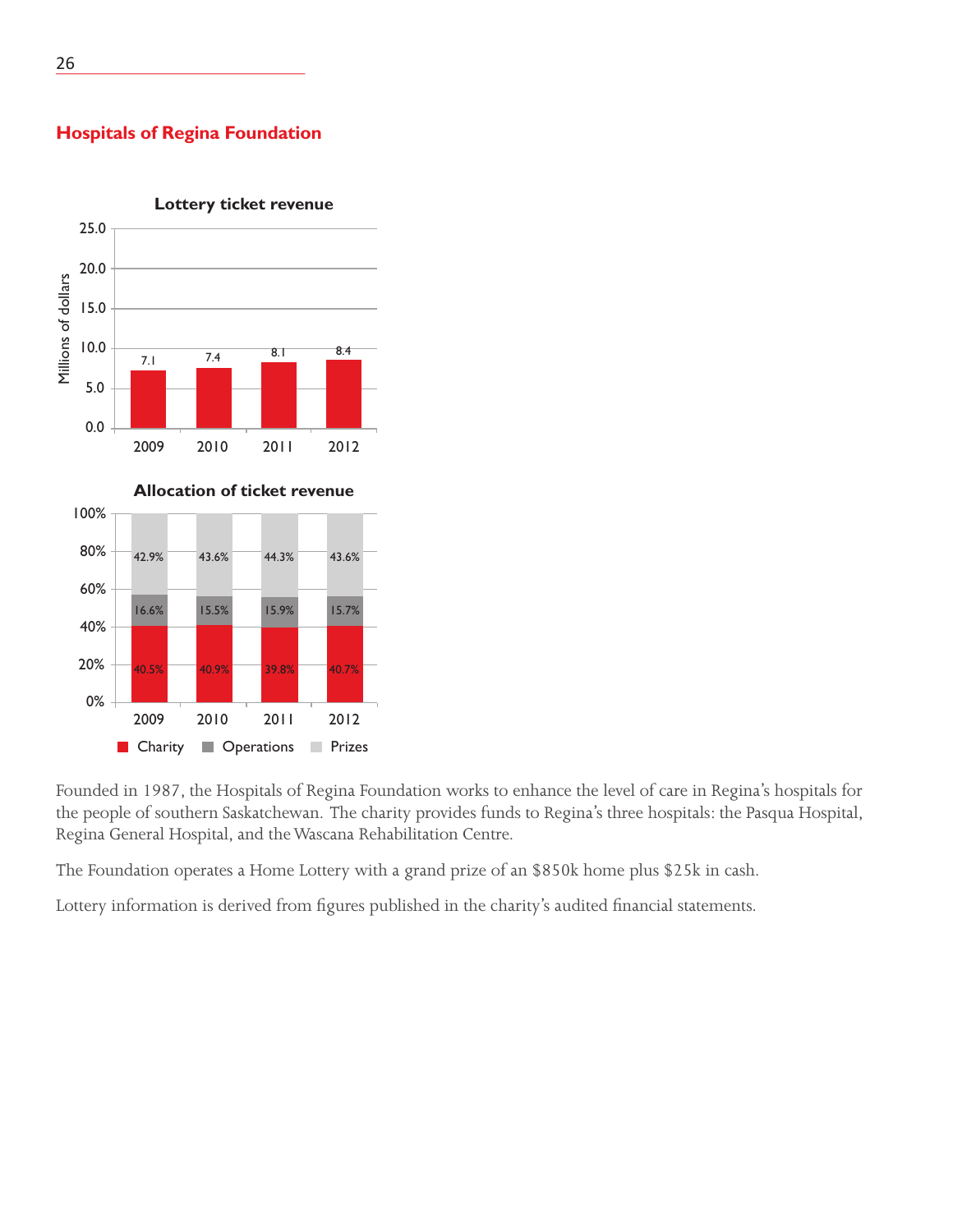### **Kinsmen Care Foundation/Alberta Children's Hospital Foundation**



The Kinsmen Care Foundation operates a lottery to fund the Alberta Children's Hospital Foundation (ACHF). Founded in 1957, ACHF raises funds for excellence in child health, research and family-centred care. In 2006, it helped fund the building of a new children's hospital.

Annually, the Kinsmen Care Foundation runs the Kinsmen Lotto on behalf of the ACHF with a current grand prize of a \$1.3m Showhome.

Lottery information was derived from the unaudited financial statements of the Kinsmen Care Foundation.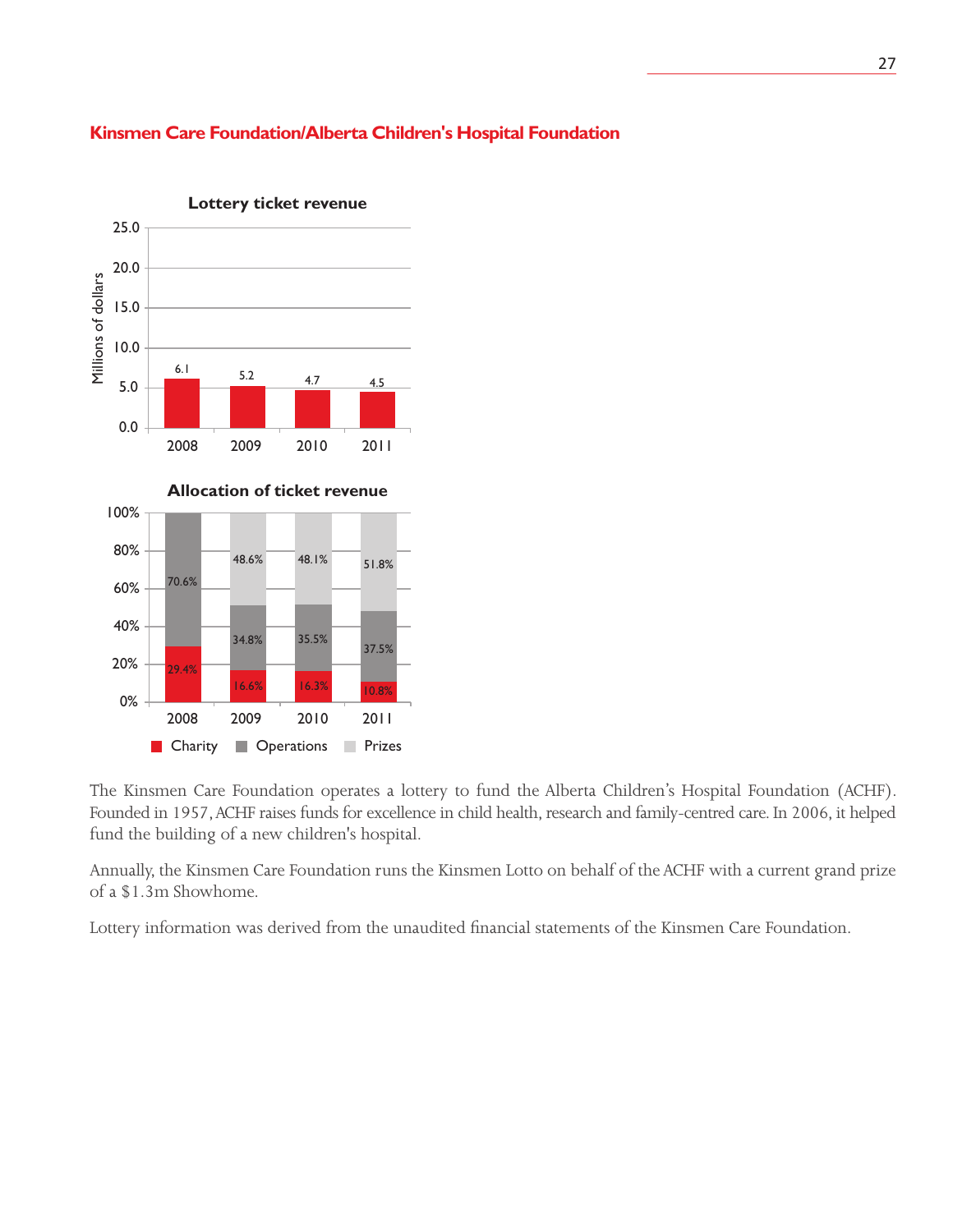

# **London Health Sciences Foundation**



London Health Sciences Foundation (LHSF) raises funds to support London Health Sciences Centre (LHSC). LHSC is home to three hospitals and two family medical centres in London, Ontario, and cares for over a million patients per year.

Until 2012, LHSF has held two lotteries: the Dream Lottery with a grand prize of one of 3 Dream Home Packages or \$1m cash, and the Millionaire Lottery. Proceeds from the Dream Lottery are shared by the LHSF, St. Joseph's Health Care Foundation and Children's Health Foundation. The Millionaire Lottery was discontinued in 2013.

Lottery information is derived from figures published in the charity's audited financial statements. Lottery revenue includes total lottery revenue received by LHSF from both lotteries. Allocation of ticket revenue includes only the operations of the Dream Lottery as information on the expenses of the Millionaire Lottery are not broken out on audited financial statements.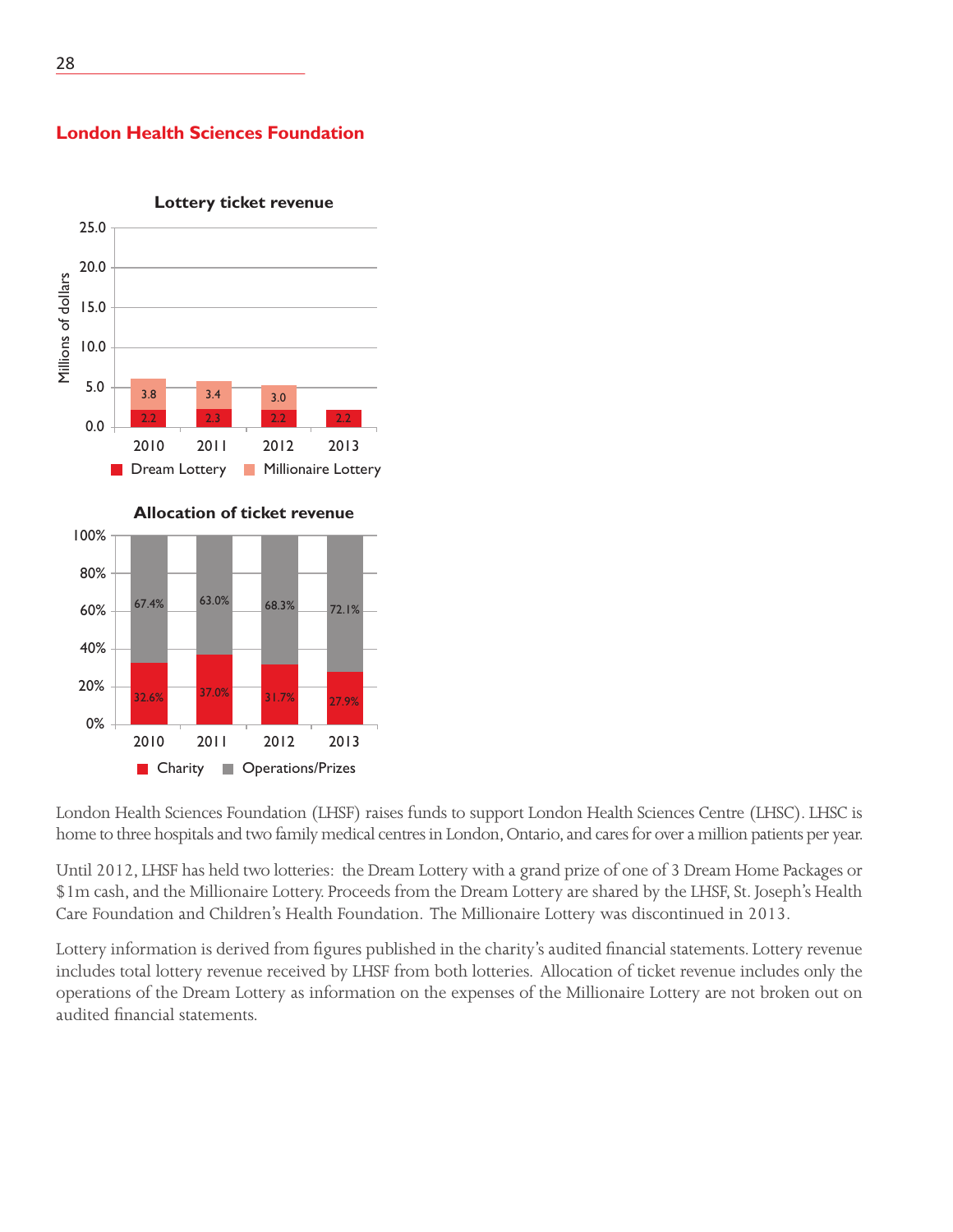### **Ottawa Hospital Foundation**



The Ottawa Hospital Foundation (OHF) raises funds to support the Ottawa Hospital and the Ottawa Hospital Research Institute. The hospital is the largest acute care hospital in the nation and handles over a million patient visits per year.

OHF operates the We All Win Lottery, with proceeds shared with the Children's Hospital of Eastern Ontario (CHEO) Foundation, offering four grand prize town homes.

Lottery information is derived from figures published in the charity's audited financial statements, excluding the Staff lottery. Ci assumed the Staff lottery in 2010 had the average of 2009 and 2011 operating margins as gross revenue not provided for 2010. Note that 2012 & 2013 lottery information is not included, as only net amounts were presented, making it impossible to calculate total revenue and share spent on operations and prizes.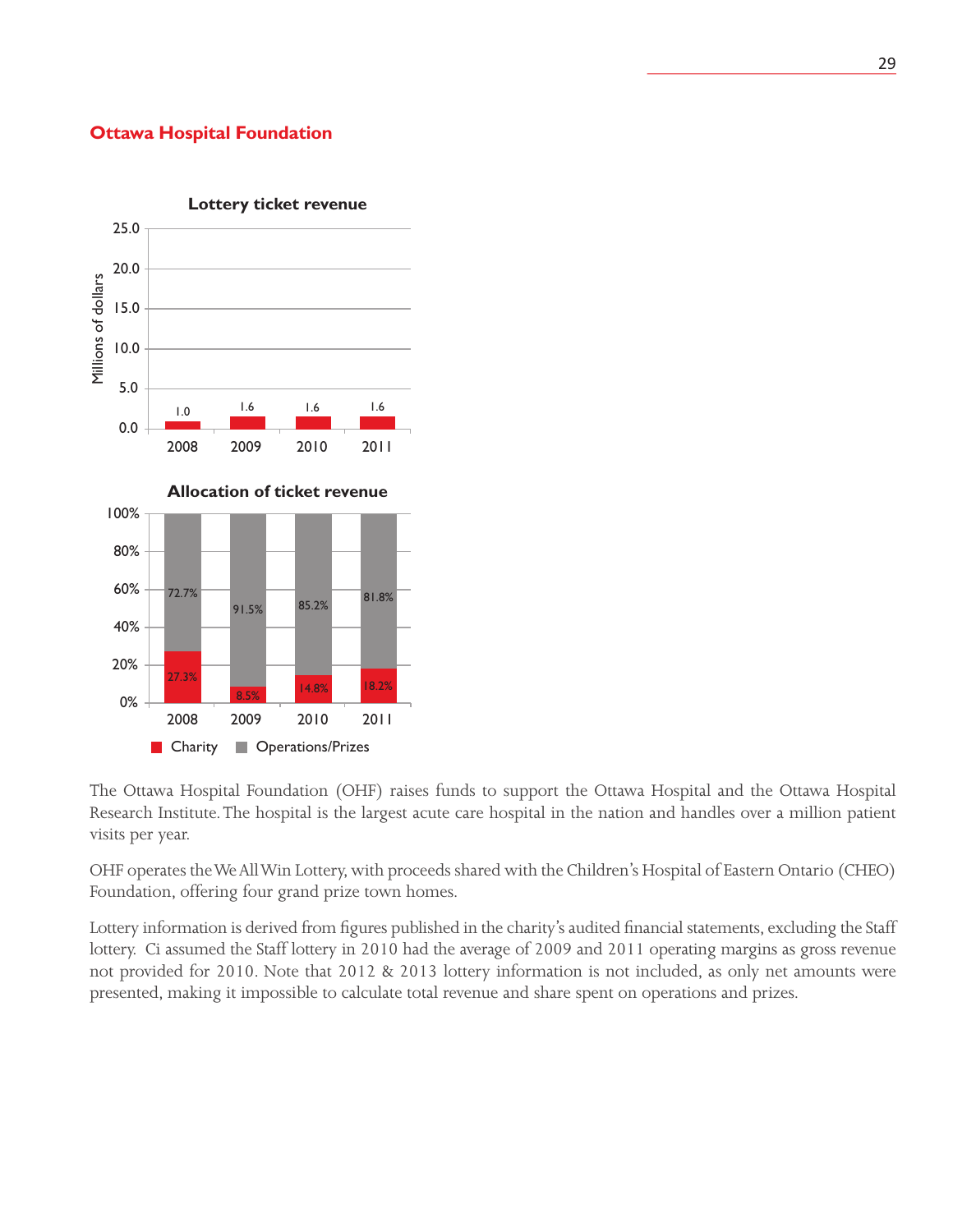### 25.0 20.0 Millions of dollars Millions of dollars 15.0 10.0 5.0 5.8 4.0 5.0 0.0 0.0 2009 2010 2011 2012 **Allocation of ticket revenue** 100% 80% 60% 84.0% 91.4% 84.0% 91.4% 40% 20% 8.6% 16.0% 0% 2009 2010 2011 2012 -20% -18.6%

# **Lottery ticket revenue**

**Peace Arch Hospital Foundation**

**Charity Charity** Operations/Prizes

The Peace Arch Hospital and Community Health Foundation (PAHF) is the fundraising arm of the Peace Arch Hospital, a community hospital located in White Rock, British Columbia. The majority of the PAHF's grants go towards purchasing medical equipment at the Peace Arch Hospital.

The charity operated the WinFall Lottery from 1995 until 2009 and then again in 2011 but it has subsequently been discontinued. The 2011 lottery resulted in a net loss in F2012 of \$746k in the charity's gaming, which also included a \$11k raffle with undisclosed expenses.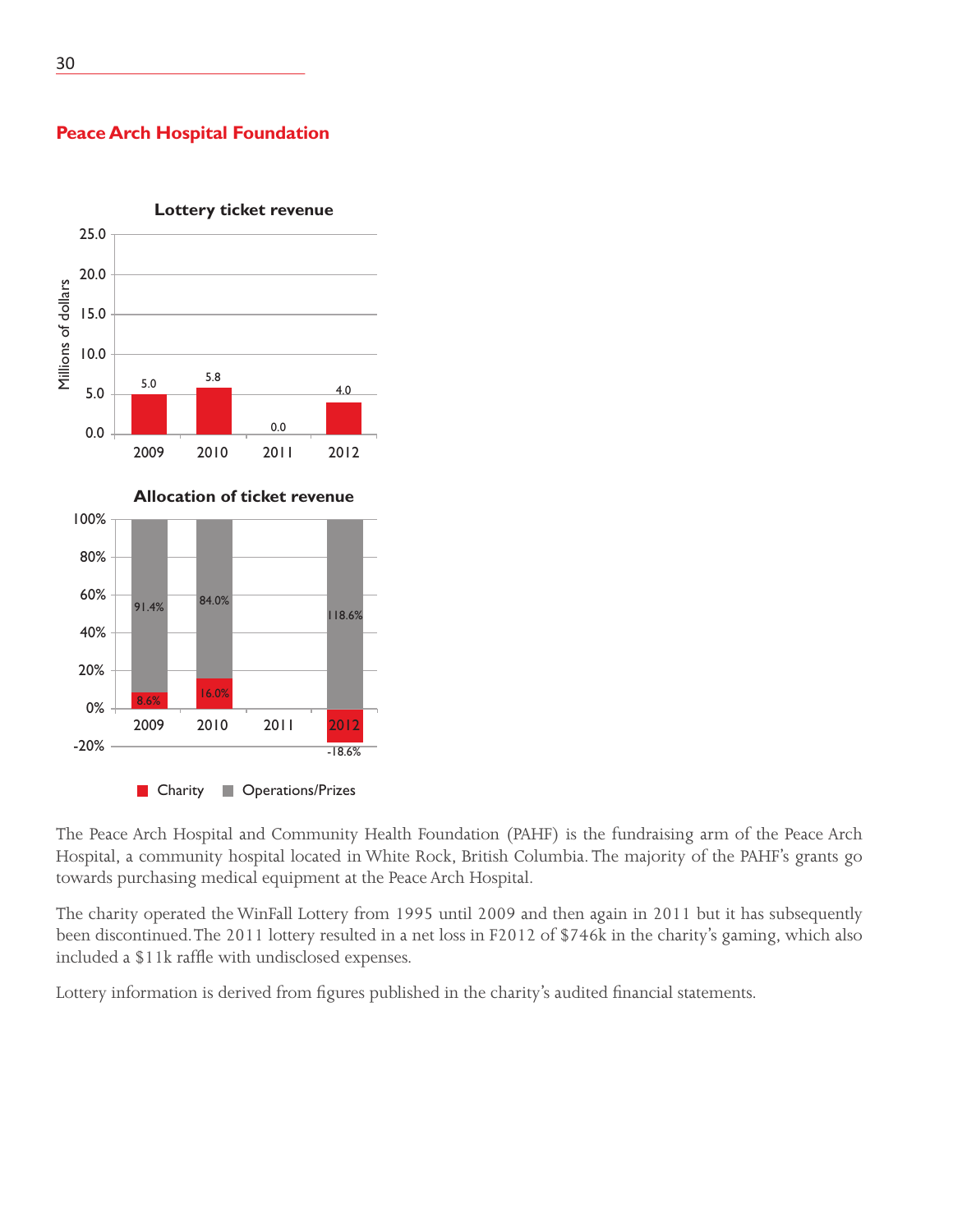

### **Princess Margaret Hospital Foundation**

Founded in 1982, Princess Margaret Hospital Foundation (PMHF) fundraises and grants to Princess Margaret Hospital and the Ontario Cancer Institute. Its focus is to conquer cancer in our lifetime. It is reportedly one of the top 5 cancer research centres in the world.

PMHF holds two major lotteries: the Home Lottery with a \$3.8m grand prize home for their most recent lottery and the Welcome Home Sweepstakes, with the most recent grand prize being a \$4.3m house. PMHF is the second largest lottery in terms of annual revenue of the lotteries that Ci examined.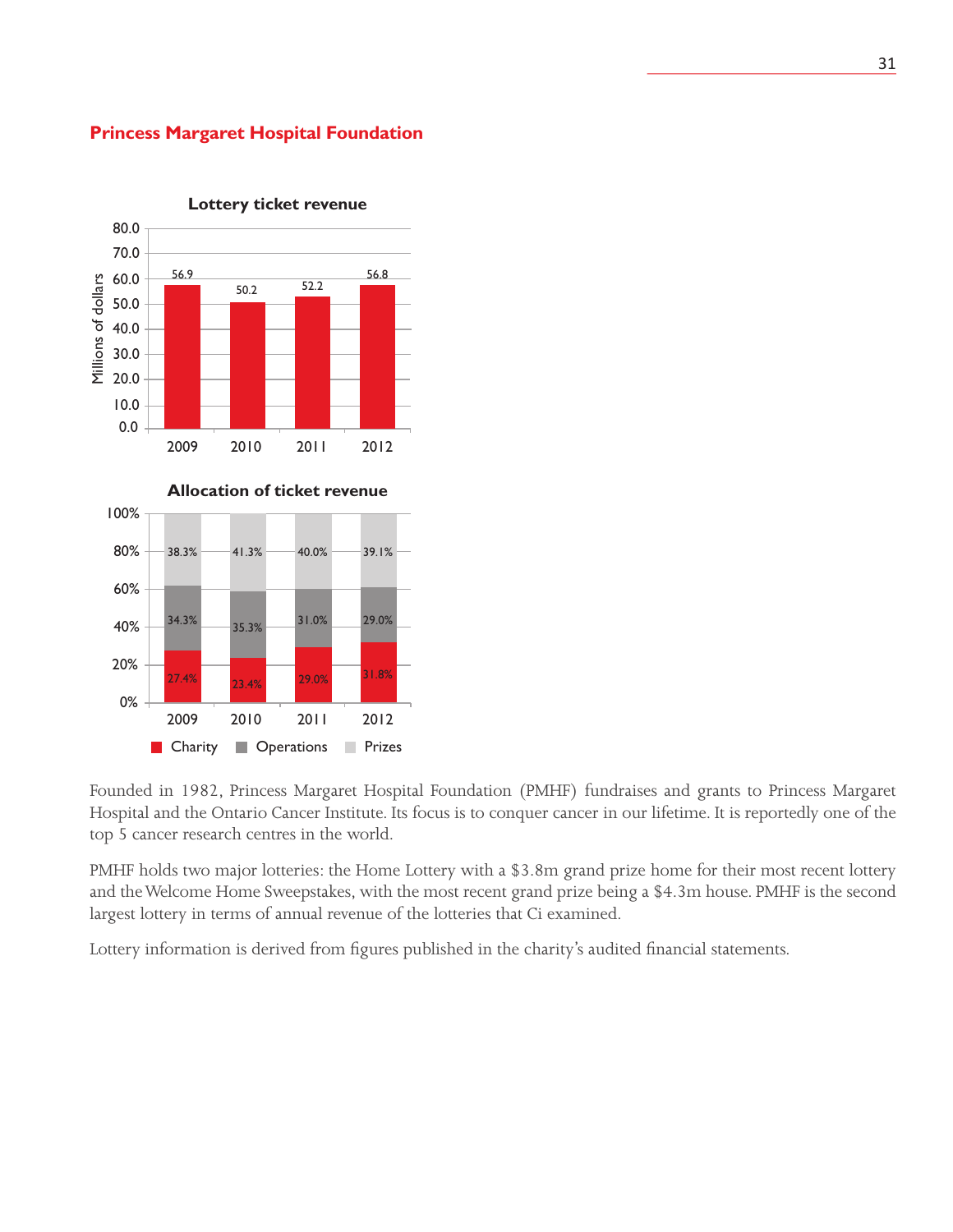

### **QEII Health Sciences Centre Foundation**

**Lottery ticket revenue**

0% 2010 2011 2012 2013 Charity **Operations/Prizes** 

The Queen Elizabeth II Hospital Foundation is responsible for fundraising on behalf of the Queen Elizabeth II Hospital. The major goal of the raised funds is to support the purchase of specialized equipment, major projects, programs for patient care and education.

The foundation hosts two major lotteries each year: the Home Lottery with a grand prize of a \$1.1m Showhome, and the Lifestyles Lottery with a \$1m grand prize.

Lottery information is derived from figures published in the charity's audited financial statements and excludes the employee-only Grand-a-Week lottery.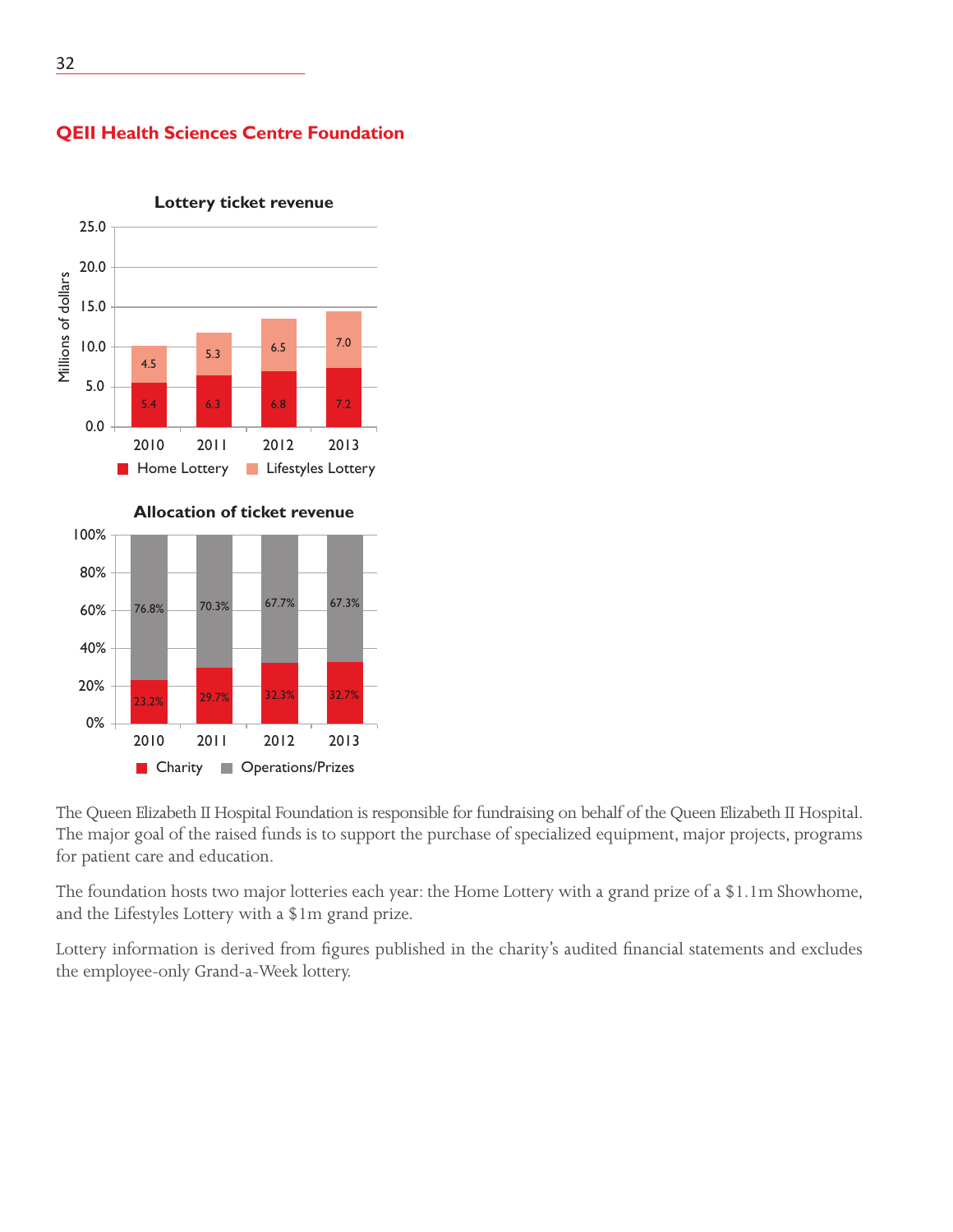



The Red Deer Regional Health Foundation was founded in 1993 and has the mission of enhancing health care excellence in central Alberta by raising funds to provide state-of-the-art medical equipment and services.

The Foundation holds their annual Hospitals' Lottery offering a Grand Prize Dream Home. Proceeds from the 2013 Hospitals' Lottery will be invested in standardizing equipment in exam and procedure rooms of the outpatient department.

Lottery information is derived from figures published in the charity's audited financial statements, including only data from the Hospitals' Lottery, excluding goods-in-kind and sponsorship.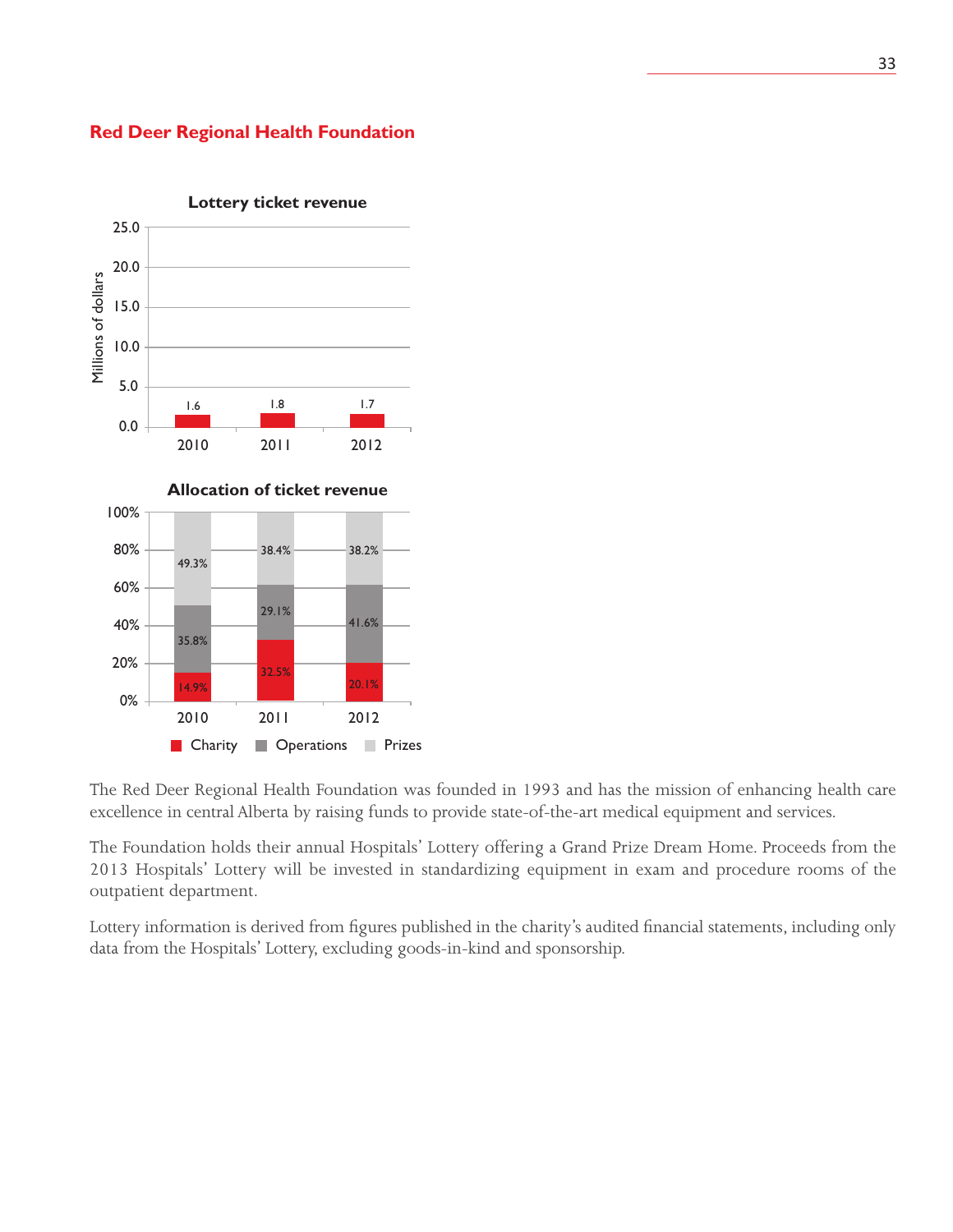

**Royal Alexandra Hospital Foundation**



 $74.1\%$   $72.4\%$ 

95.9%

4.1%

2010 2011 2012 2013

**Charity Operations/Prizes** 

25.9% 27.6%

The Royal Alexandra Hospital Foundation (RAHF) raises funds to support the Alberta-based Royal Alexandra Hospital, as well as other causes such as the Lois Hole Hospital for Women and the CK Hui Heart Centre.

RAHF operates the Full House Lottery, which is shared with the University Hospital Foundation. As well, in 2011, they jointly started the Dream Away Lottery, which operated at a \$800k loss to RAHF but was subsequently discontinued in 2012.

Lottery information is derived from figures published in the charity's audited financial statements.

60%

40%

20%

0%

32.7%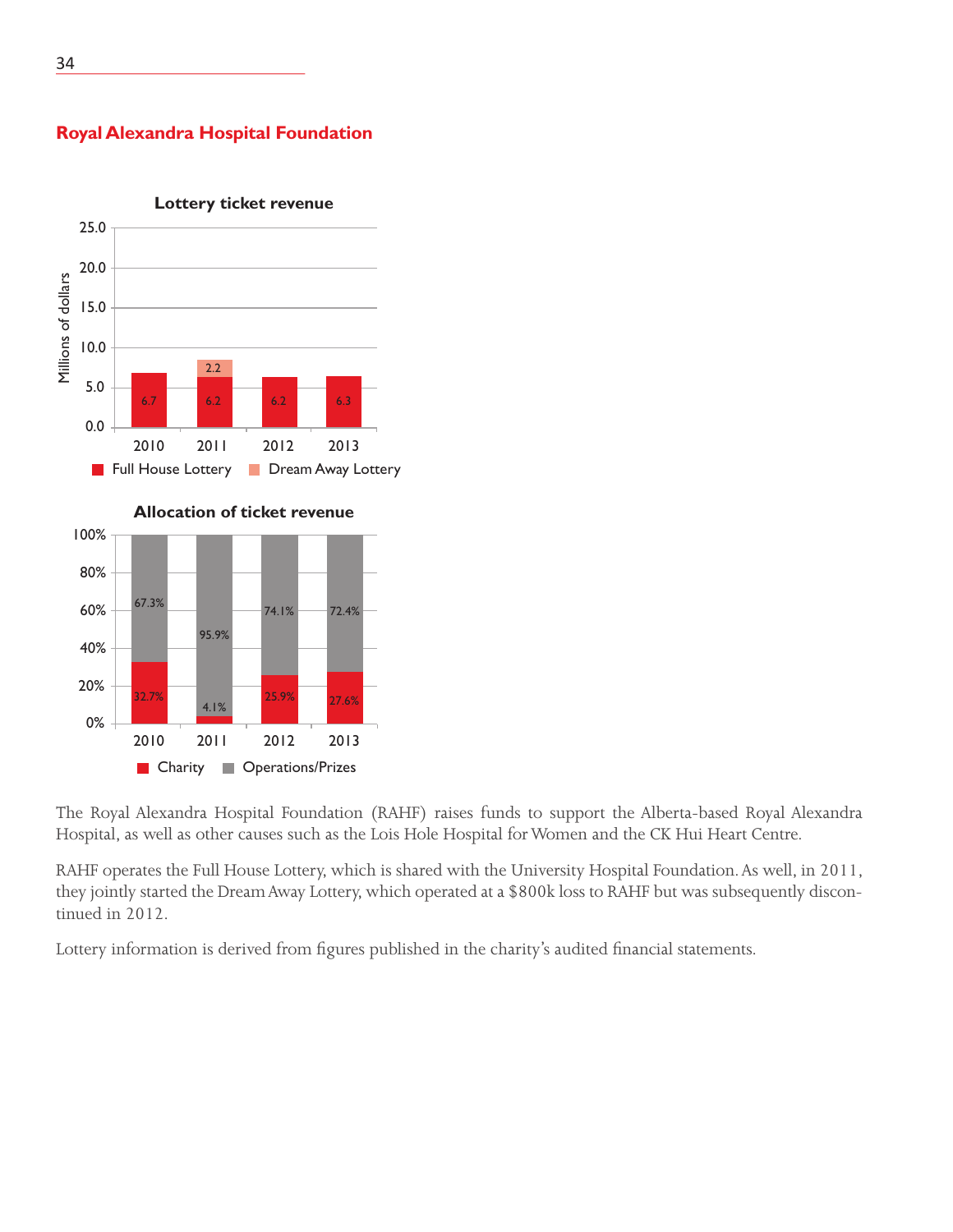### **SickKids Foundation**



Founded in 1972, SickKids Foundation (SKF) is the fundraising organization for the world-renowned Hospital for Sick Children in Toronto. With over 300,000 donors, SKF's revenue base is the second largest of all children's hospitals in North America. It is Canada's fourth largest foundation by total assets (funding reserves) and is the third largest grant-making foundation. The Foundation's fundraising is driven by the belief that improving the health and well-being of children is one of the most powerful ways to improve society.

SKF holds the Dreams & Discoveries lottery in spring and fall, most recently offering a \$1.5m grand prize.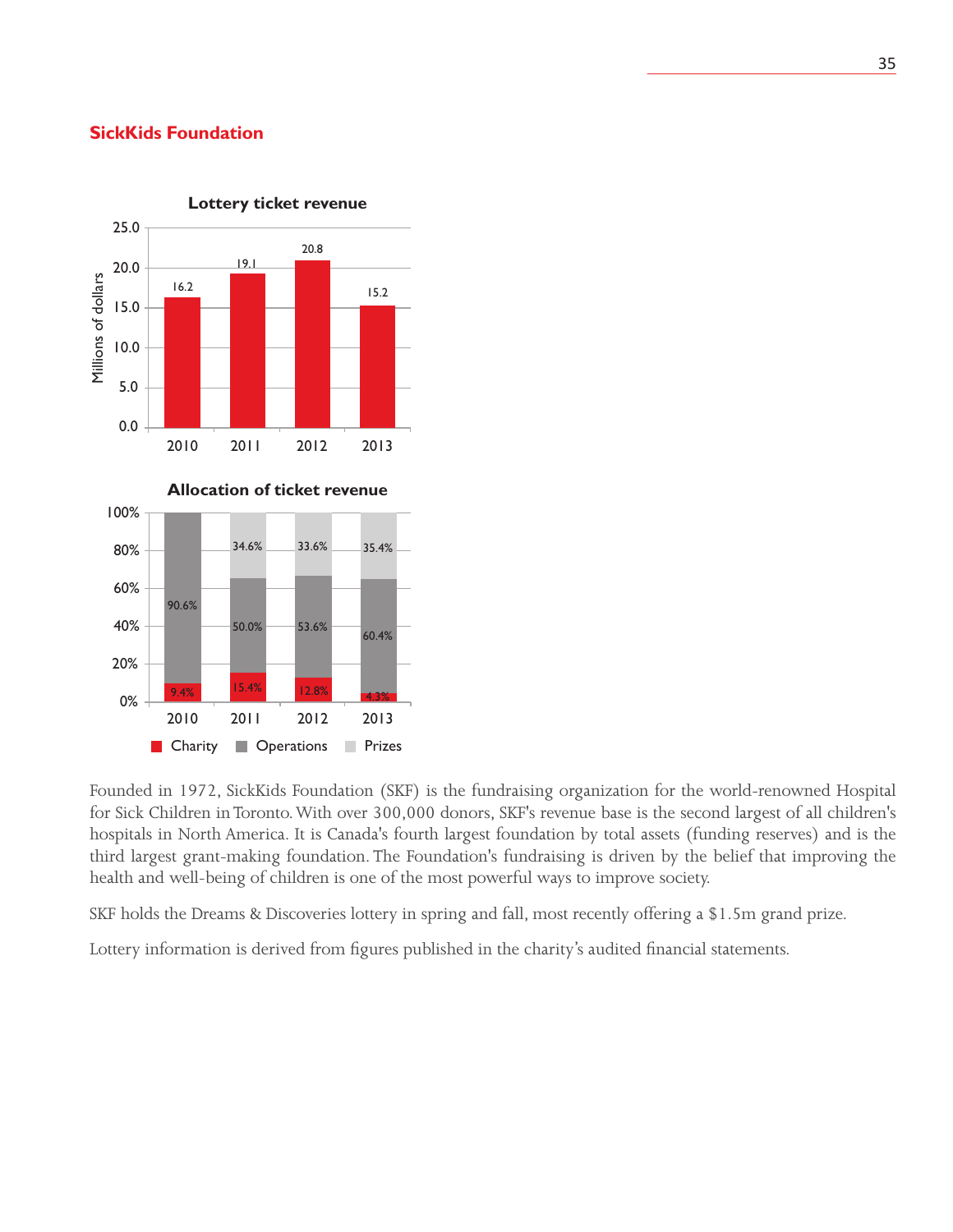



Shock Trauma Air Rescue Service's (STARS) primary service is a helicopter air ambulance service to provide transportation and emergency medical care to patients in need. STARS operates in Alberta, Saskatchewan and Manitoba. STARS also offers education and training services for its staff and medical care partners, and operates an Emergency Link Centre (ELC) to coordinate emergency rescue activities across its service area.

STARS holds an annual lottery that has sold out for the past 18 years. The most recent grand prize is a \$1.2m house. The lottery is the second most efficient of the 30 charities examined, retaining an average of 55% of revenues for the charity.

Lottery information is derived from figures published in the charity's audited financial statements. The charity changed its fiscal yearend in 2013 from December to March, thus there is significant overlap in the data for 2012 and 2013.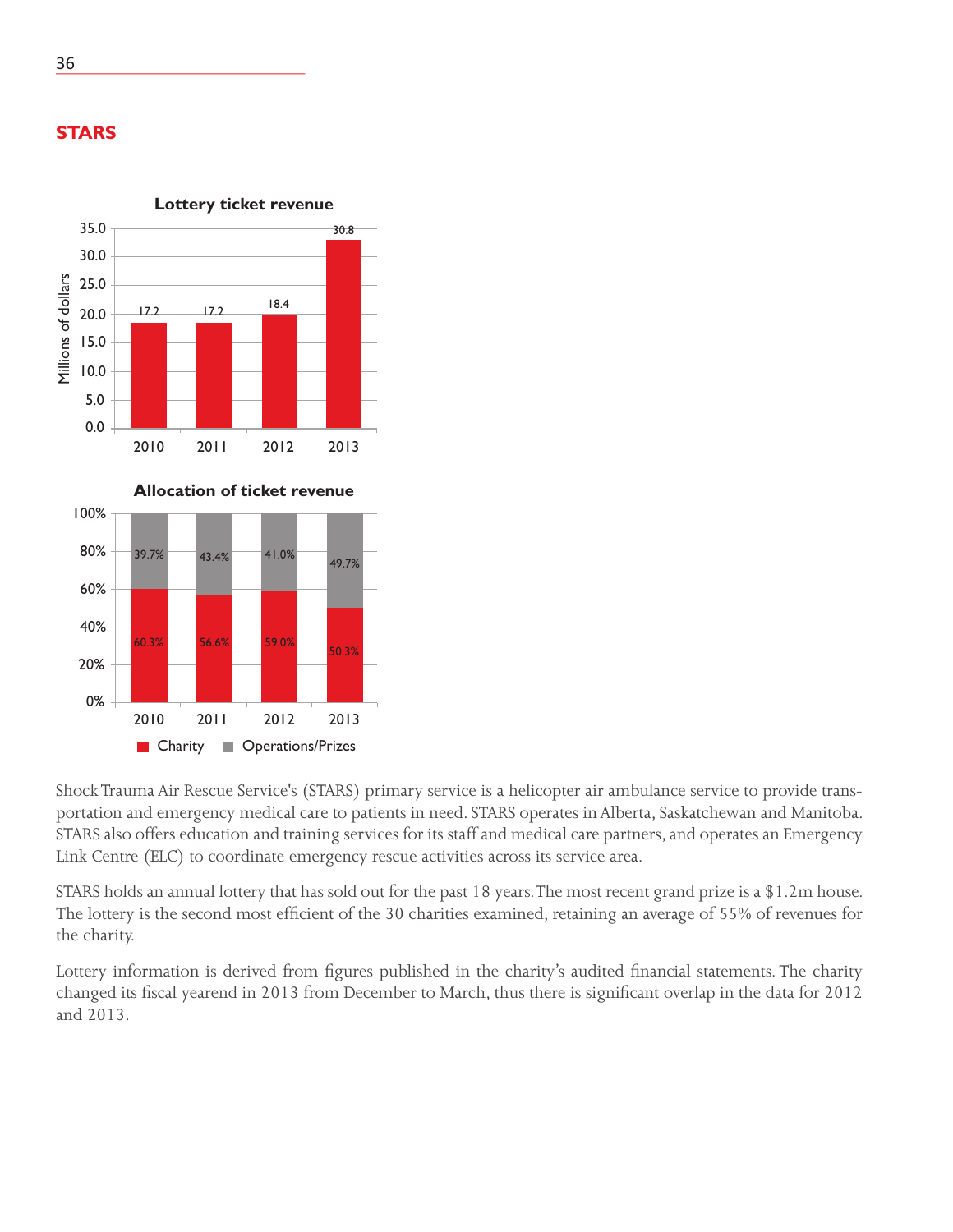### **University Hospital Foundation**



The University Hospital Foundation (UHF) was created in 1962 to raise funds to support the University of Alberta Hospital, the Mazankowski Alberta Heart Institute, and the Edmonton Clinic. The foundation has raised over \$153m to date.

Lottery funding is provided by the Full House Lottery (also benefiting the Royal Alexandra Hospital Foundation) with a grand prize of a \$1.7m home. The Dream Away Lottery was started in 2011 (jointly with the Royal Alexandra Hospital Foundation) and operated at a loss of \$800k to UHF for the year and was subsequently discontinued in 2012.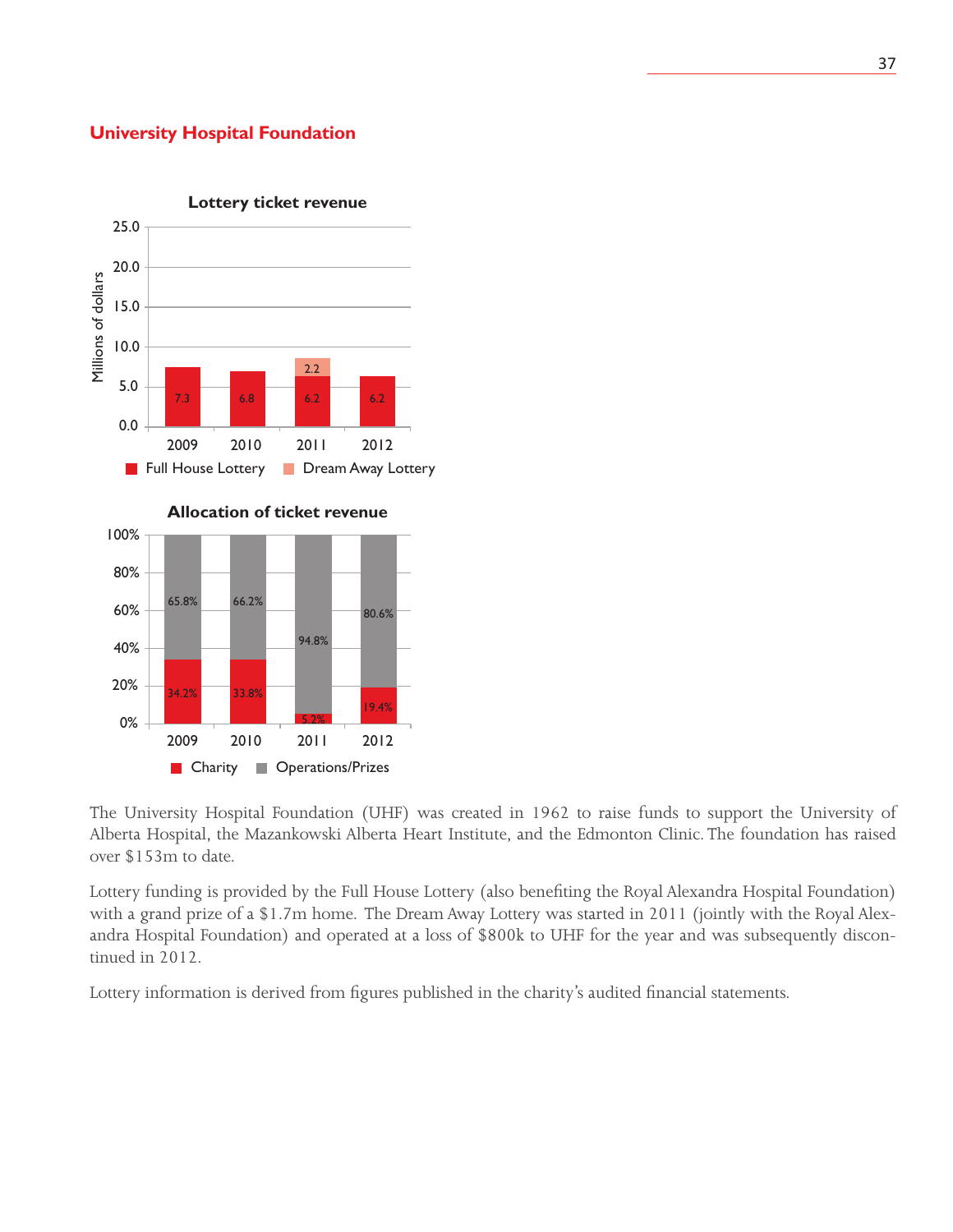### **Lottery ticket revenue** 25.0 20.0 Millions of dollars Millions of dollars 15.0 10.0 5.1 4.1 4.8 4.6 5.0 0.0 2009 2010 2011 2012 **Allocation of ticket revenue** 100% 80% 60% 86.5% 93.1% 100% 92.3% 40% 20% 13.5% 6.9% 7.7% 0% 2009 2010 2011 2012 **Charity Operations/Prizes**

**Variety – The Children's Charity**

Founded in 1965, Variety - The Children's Charity of BC (also known as the Variety Club of British Columbia) is focused on children in BC who have special needs. It raises funds and provides grants to individuals and organizations for equipment, supplies and programs.

Up until 2012, Variety operated the Children's Charity Lottery. In 2013, Variety is operating the much smaller Show of Hearts Telethon Lottery with grand prize of a dream vacation worth \$12k.

Lottery information is derived from figures published in the charity's audited financial statements excluding joint venture lotteries as these revenues and expenses are not broken out.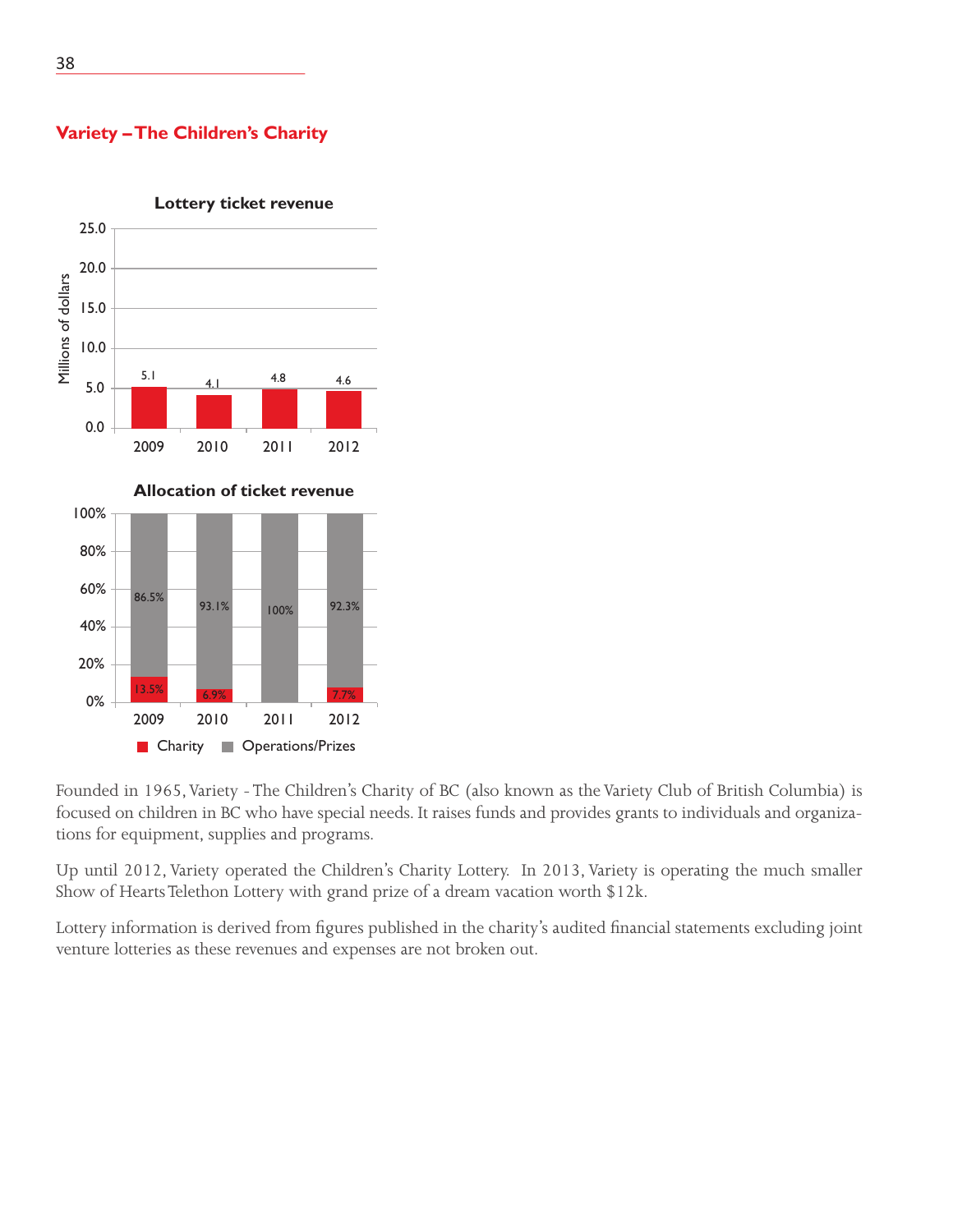### **VGH & UBC Hospital Foundation**



**Lottery ticket revenue**

Founded in 1980, VGH & UBC Hospital Foundation fundraises for the latest, most sophisticated medical equipment, world-class research, and improvements to patient care for Vancouver General Hospital, UBC Hospital, GF Strong Rehab Centre, and Vancouver Coastal Health Research Institute.

The foundation runs the Hometown Heroes Lottery and Millionaire Designer Home Lottery with a grand prize of \$2.5m cash or home and other prize bundles valued at over \$2.8m.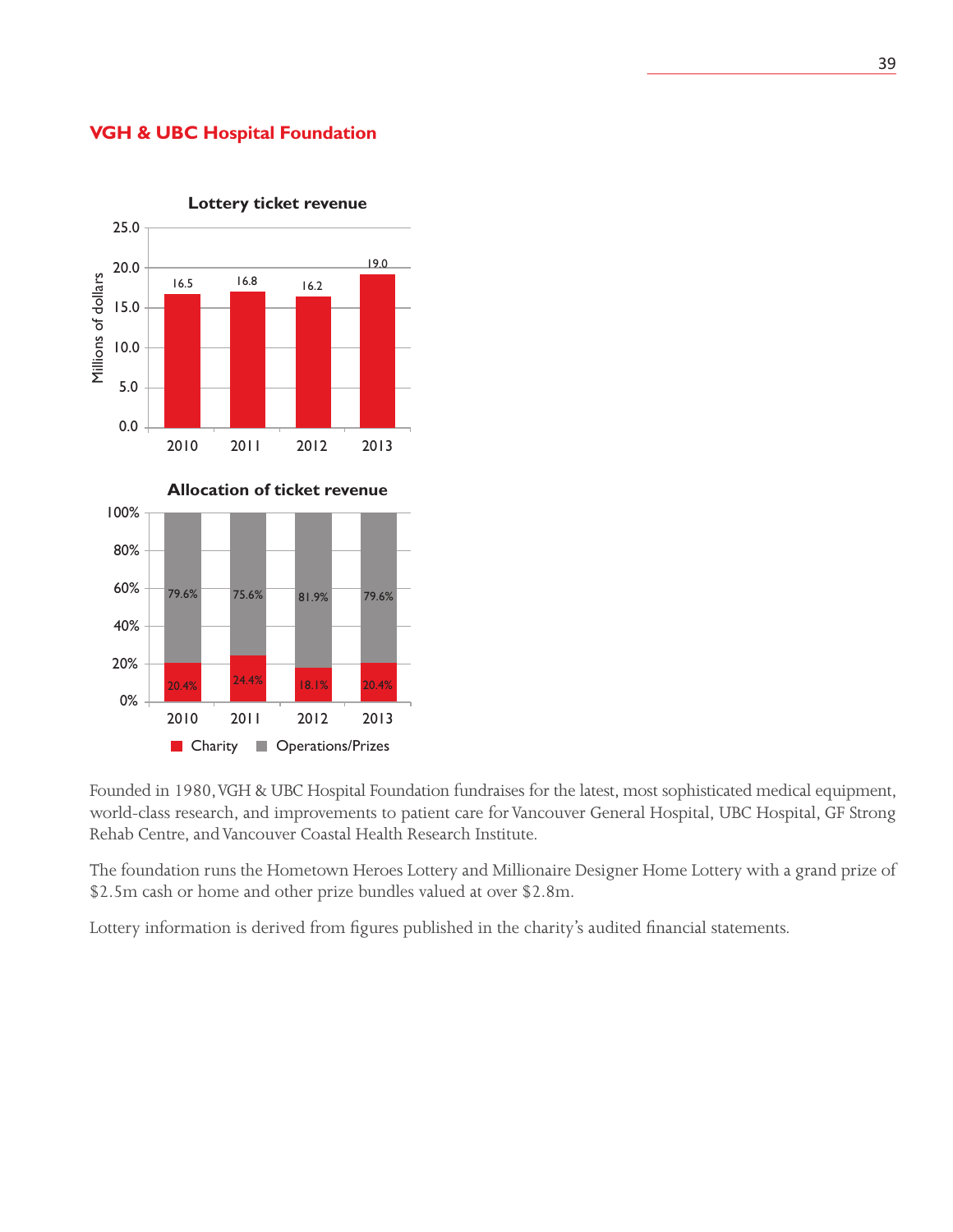

### **Volunteer Enterprises of the Health Sciences Centre**



The Volunteer Enterprises of the Health Sciences Centre (VEHSC) supports the Health Sciences Centre (HSC), a health care teaching and research facility in Winnipeg, serving people in Manitoba, northwestern Ontario and Nunavut. HSC is the designated Trauma Centre for Manitoba, as well as the centre for transplants, burns, neurosciences and paediatric care. VEHSC is one of two charities supporting the HSC, with the Health Sciences Centre Foundation also providing funding to the Centre.

VEHSC operates the annual Lifestyles Lottery and 50/50 draw with a current grand prize of a Showhome or \$1.0m in cash.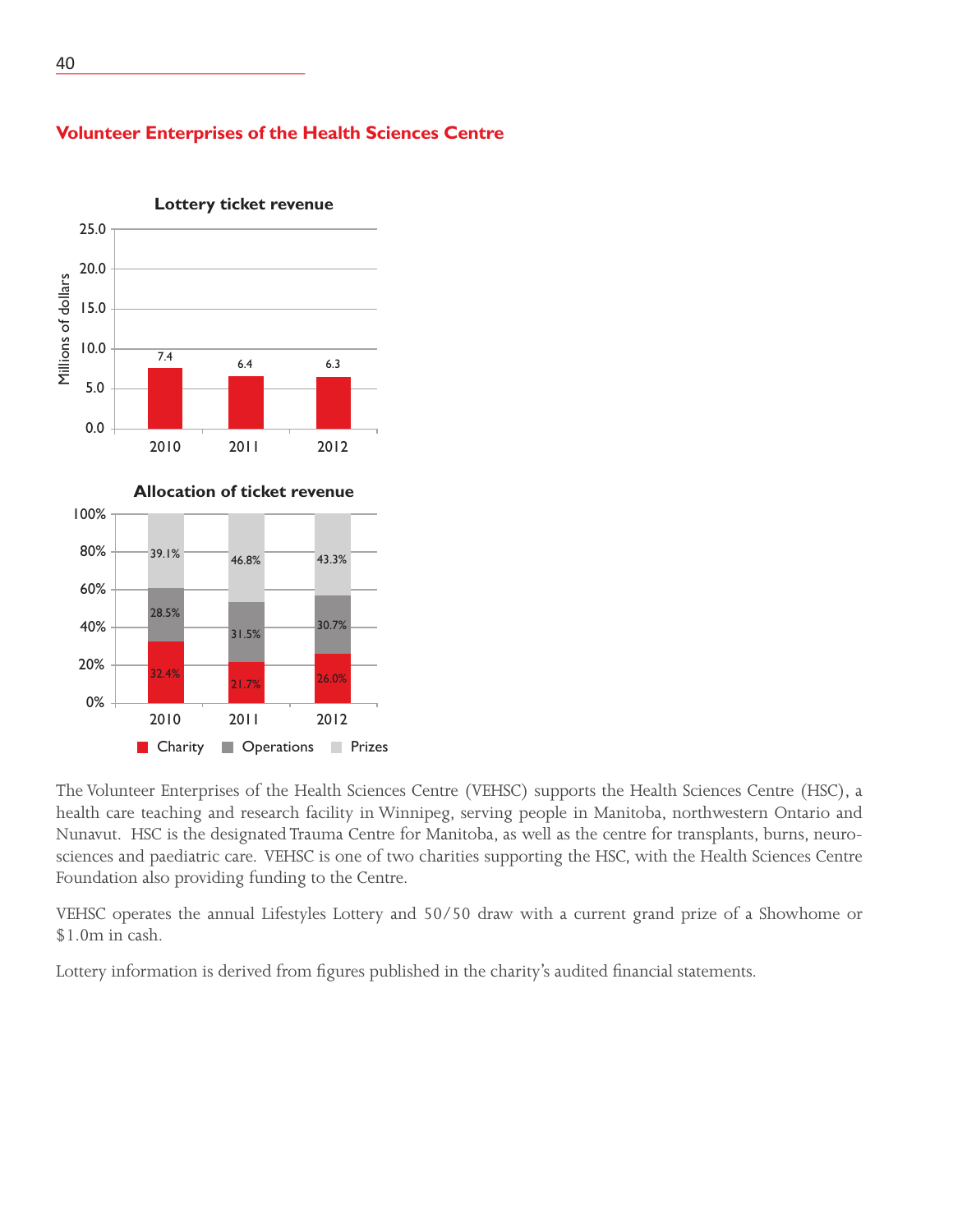### **Appendix A – Representativeness of sample lotteries**

To see whether these selected lotteries were representative of the entire population of charitable lotteries, we compared figures in the provinces of Ontario and Alberta for 2011. By focusing on the million-dollar-plus lotteries, our selected charity lotteries represented 64% and 50% of the total charity lottery revenues in Ontario and Alberta, even though only a small proportion of the total number of lotteries was examined. However, there were differences in the reported efficiency of the lotteries in the two samples. The Ci selected lotteries in Ontario distributed 5% less of their ticket revenues for charity than did the average lottery, while the gap in Alberta was 4%.

|                                                    | Ontario 2011                    |                        | Alberta 2011                    |                        |
|----------------------------------------------------|---------------------------------|------------------------|---------------------------------|------------------------|
|                                                    | Ci examined<br><b>lotteries</b> | Province-wide<br>total | Ci examined<br><b>lotteries</b> | Province-wide<br>total |
| Number of large<br>charity lotteries               | 8                               | 201 <sup>5</sup>       | 9                               | 292 <sup>6</sup>       |
| Total charity<br>lottery revenue                   | \$173m                          | \$271m'                | \$66m                           | \$131m                 |
| Percentage of<br>revenues available<br>for charity | 23%                             | 28%                    | 26%                             | 30%                    |

There are two possible sources of the difference in efficiency between the sampled lotteries and the provincewide lottery data. One possibility is that, as our sampled lotteries tend to be larger in size, they may end up spending more on marketing and operations than do smaller lotteries. For example, some of the major lotteries will use a combination of TV, radio and newsprint advertising, and send direct mail to all of the residents in their service area to promote the lottery. In addition, they often use external lottery management companies that provide services such as 24/7 call centres for ticket buyers, payment processing, marketing, auditing of the drawing of winning tickets, etc. Smaller lotteries may rely more on free volunteers and word-of-mouth advertising.

Another possibility is differences in reporting. Ci's analysis of the 30 selected charity lotteries is based on audited financial statements published by the charity. Provincial statistics are based on data submitted by the charity to the provincial agency after the lottery, but this data may not have been externally audited.

<sup>5</sup> Number of Ontario licenses issued for charitable lotteries with over \$50,000 in gross revenue

<sup>6</sup> Number of Alberta licenses issued for charitable lotteries with over \$10,000 in gross revenue

<sup>7</sup> AGCO estimated revenue for all sizes of charity lotteries; no estimate available for only large lotteries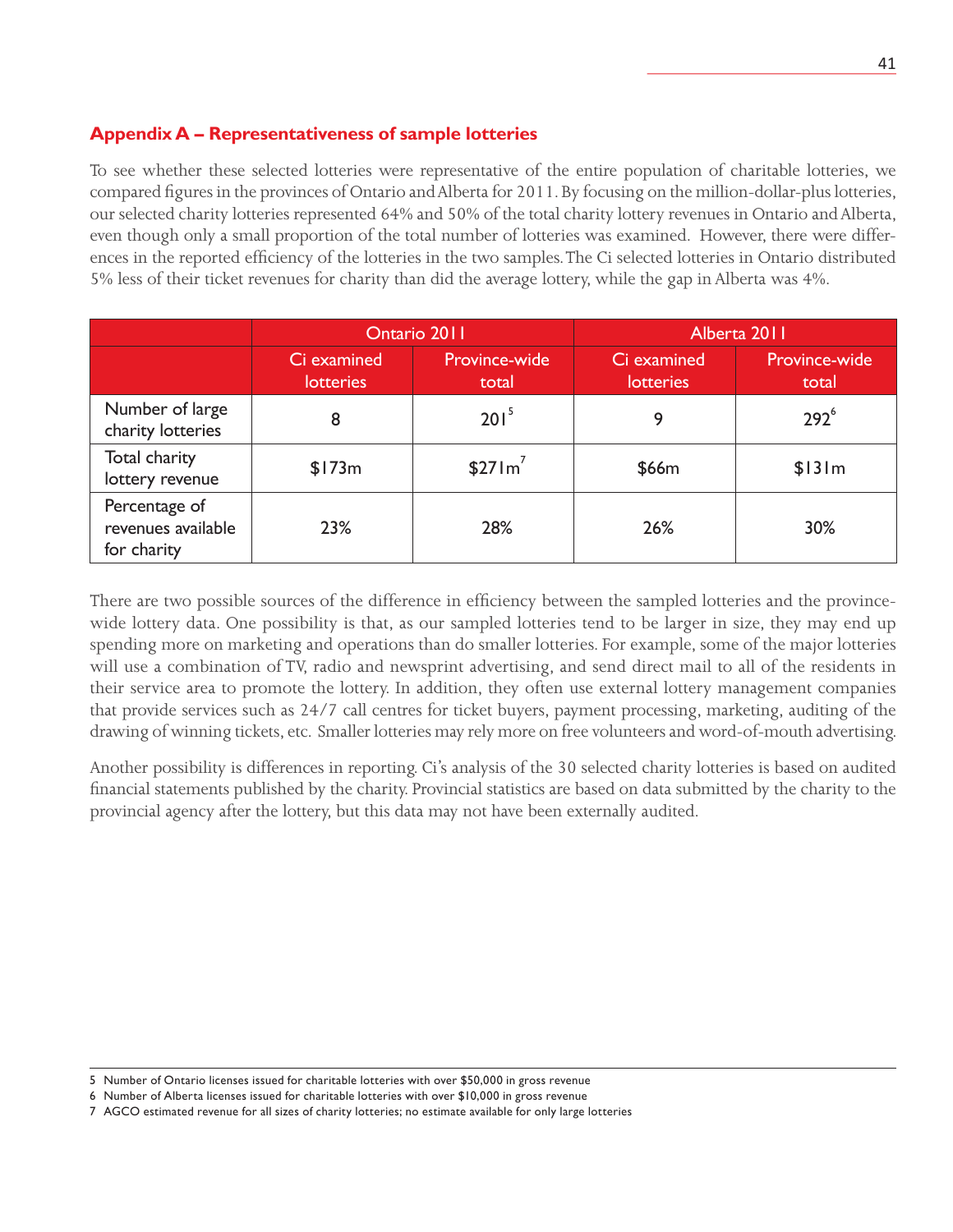| <b>Province</b>              | <b>Regulatory body</b>                                     | Minimum allowed<br>prize amounts | Maximum allowed<br>expense amount                             |
|------------------------------|------------------------------------------------------------|----------------------------------|---------------------------------------------------------------|
| Alberta                      | Alberta Gaming and<br><b>Liquor Commission</b>             | 20% of ticket revenue            | 30% of ticket revenue                                         |
| <b>BC</b>                    | Gaming Policy and<br><b>Enforcement Branch</b>             | None                             | 25% of ticket revenue (for<br>lotteries under \$250k revenue) |
| Manitoba                     | Manitoba Gaming<br><b>Control Commission</b>               | None                             | 20% of ticket revenue                                         |
| <b>New Brunswick</b>         | <b>Gaming Control Branch</b>                               | None                             | None                                                          |
| Newfoundland and<br>Labrador | <b>Service NL</b>                                          | 1/12 of ticket revenue           | Total return to licensee<br>should be 50% of revenue          |
| Nova Scotia                  | Alcohol and<br><b>Gaming Division</b>                      | None                             | None                                                          |
| Ontario                      | <b>Alcohol and Gaming</b><br><b>Commission of Ontario</b>  | 20% of ticket revenue            | None                                                          |
| <b>PEI</b>                   | Consumer, Labour and<br><b>Financial Services Division</b> | None                             | None                                                          |
| Quebec                       | Régie des alcools,<br>des courses et des jeux              | Not found                        | Not found                                                     |
| Saskatchewan                 | Saskatchewan Liquor and<br><b>Gaming Authority</b>         | 1/12 of ticket revenue           | 30% of ticket revenue                                         |

# **Appendix B – Charity Lottery Regulations by Province**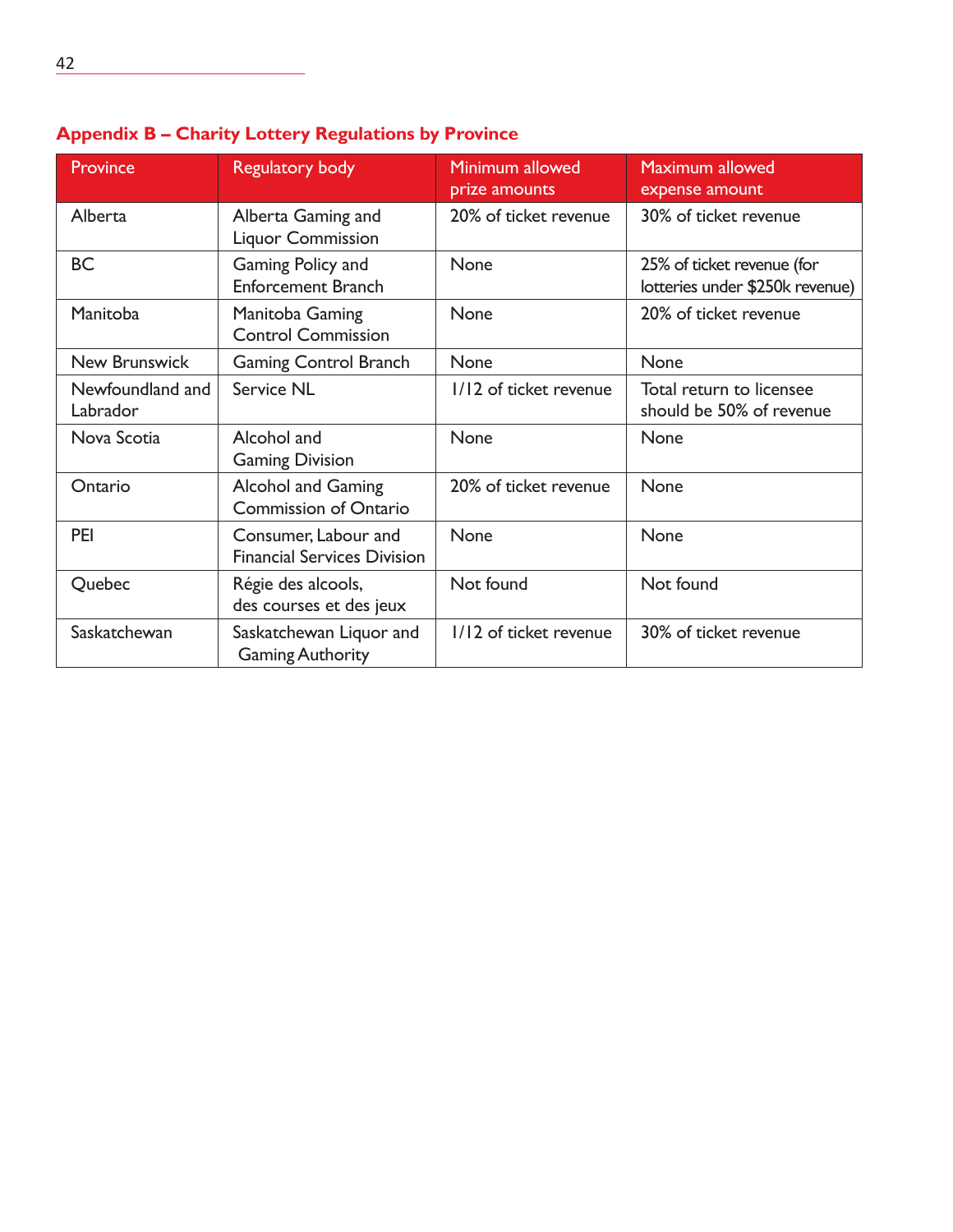### Authors:

Greg Thomson is Director of Research at Charity Intelligence. His interest in charity lotteries was piqued when he noticed a couple of lotteries that returned little or no funds to the charity, prompting him to want to understand the economics of this funding method. Greg holds a BA in Economics from Queen's University and an MBA from Harvard University.

Ernie Cheng volunteered as an analyst for Charity Intelligence, tirelessly collecting and compiling data on charity lotteries and drafting this report. Ernie earned a BSc in Life Sciences and MSc in Neurophysiology from Queen's University and an MBA from the Rotman School of Management at the University of Toronto. Ernie is missed by all of his colleagues at Charity Intelligence.